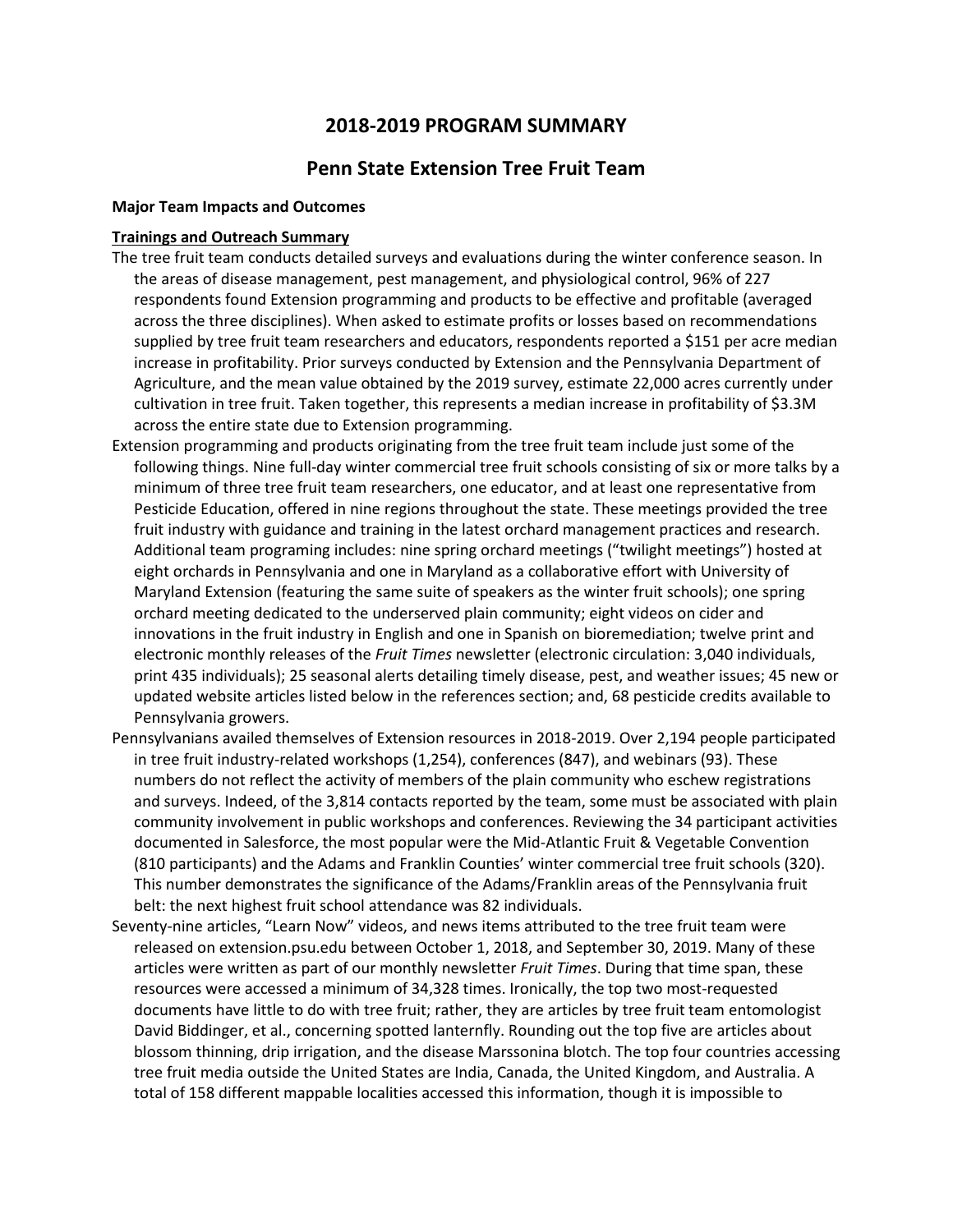determine given the tools available how this information was used, or how many of those hits were due to indexing spiders.

# **Team Goal 1: Advanced Integrated Pest and Cultural Management**

# **Entomology**

- **Evaluation of Extension Programs:** Surveys conducted at the winter commercial tree fruit schools revealed that 97% of respondents (223 total) have found Extension workshops, newsletters, and alerts to be an effective means of receiving profitable information regarding integrated pest management (IPM) programs. The median savings achieved state-wide in response to following recommendations provided by Extension entomologists was reported as \$37.50 per acre (172 respondents). Using the estimate of 22,000 acres currently under cultivation in tree fruit, this represents a savings of \$825,000 statewide for the industry due.
- **Native Pollinators and Tree Fruit Production (Biddinger, López-Uribe):** Research on the effectiveness of native pollinators among apple tree blossoms suggests that reliance on native pollinators and the corresponding reduction of hive rentals could save growers up to \$4.4M throughout Pennsylvania. At a recommended rate of two hives per acre, the estimated 22,000 acres currently under production would require 44,000 hives. Hive rentals range from \$65 to \$100 per colony depending upon source and location. If growers relied on native pollinators instead, growers statewide would save an estimated \$2.86M - \$4.4M per season.
- **Spotted Lanternfly Outreach (Seifrit, Biddinger, Krawczyk):** Extension Educator Don Seifrit directly interacted with 795 adults and children to discuss Spotted lanternfly control measures, especially tree banding, and had indirect contact with 3253 individuals through video views on YouTube. Most of the in-person contacts were with students at the Wilson West Middle School, part of the Wilson School District in Berks County.
- **Spotted Lanternfly Management Through Tree Banding (Seifrit, Biddinger, Krawczyk):** Mr. Seifrit encourages homeowners to use tree banding as a means to decrease homeowner pesticide use. Commercial application of pesticides runs between \$45/hour (including general landscaping services) to \$500+/year (dedicated pesticide control) in Berks County. Banding is not intended to eliminate the use of insecticides and should be utilized as one facet of a complete integrated pest management approach. However, if used alone and by just 10% of the individuals described above, it would save Pennsylvanians between \$202,500 and \$510,300. These numbers were calculated assuming the elimination of \$500 per year of dedicated pest control services (\$500 × 405 individuals) and the elimination of one hour per week of pesticide-based control at a per hour rate of \$45 during the months of SLF activity (May-October) (\$45 × 405 individuals × 28 weeks).
- **Spotted Lanternfly (SLF) Management (Biddinger):** Thirty-five different pesticides were tested for residual activity on spotted lanternfly on grape and peach within the quarantine zone at the PSU Berks campus. This research resulted in the first recommendations for control in both crops. The data was used for a dozen 2(e) label amendments to include SLF on the label by several companies.
- **Spotted Lanterfly Control on Black Walnuts (Biddinger):** Collaboration with the PDA, EPA, and USDA Office of Pest Management Policy (OPMP) resulted in a ruling that black walnuts were considered to be shade trees and not nut trees. With this ruling, it is not possible to treat an SLF infestation using any products labeled for shade trees. As black walnuts have been shown to be a favored host by SLF, this provides another avenue towards control and eradication of this invasive pest.
- **Alternative Methods to Monitor and Manage Insect Pests (Krawczyk):** Applied research and extension programs in entomology concentrated on the development and validation of alternative management methods of insect pests affecting fruit. One of the main projects included evaluations of long-lasting insecticide treated nets to manage brown marmorated stink bug (BMSB) and spotted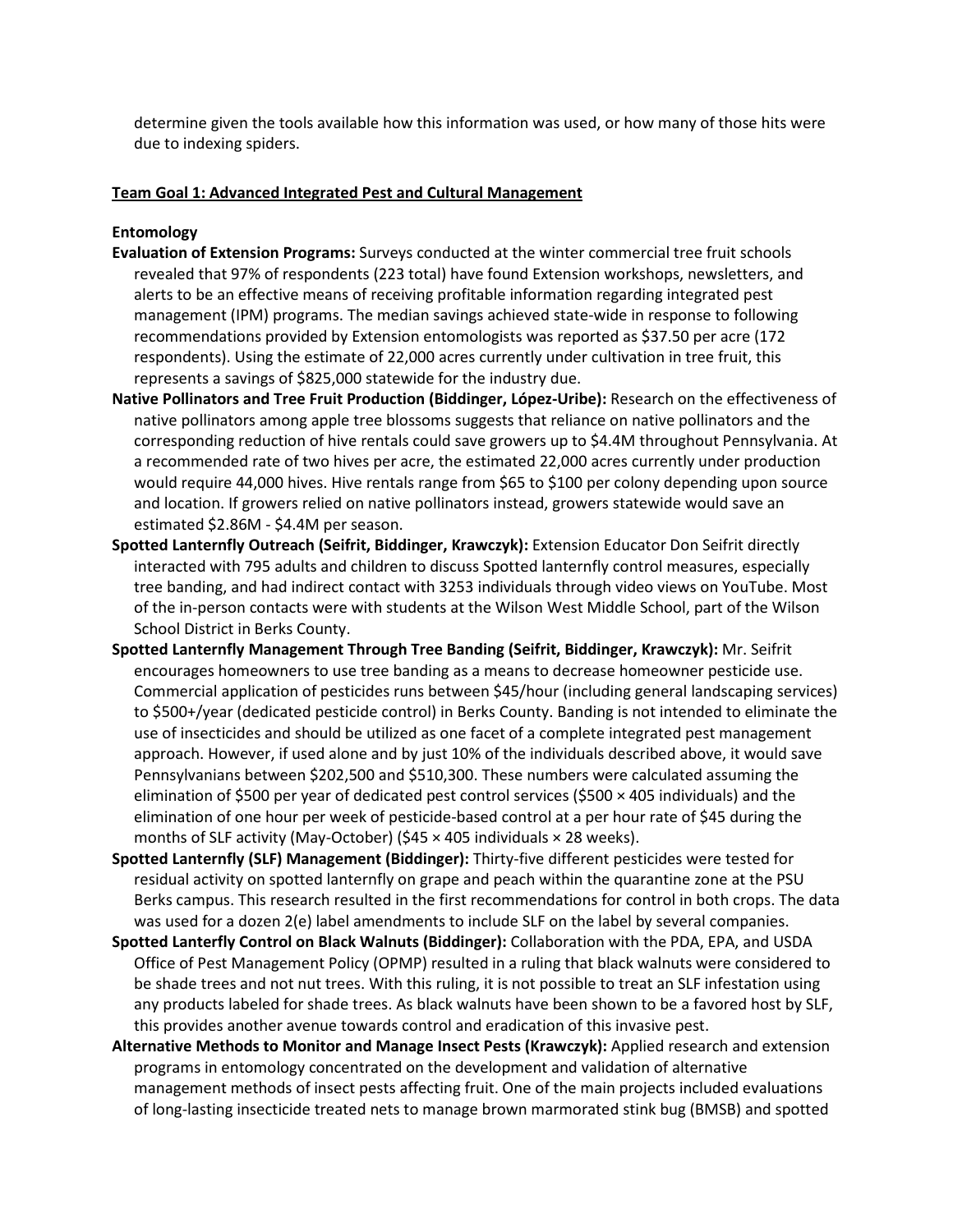lanternfly (SLF) in fruit systems. By deploying nets baited with BMSB attractant around orchards, growers should be able to reduce or even eliminate insecticide applications targeting this pest. The same net as deployed against BMSB is also effective in killing SLF. However, the current lack of an effective SLF attractant makes this method less useful for this pest. These alternative pest management methods were presented at various regional, national and international research conferences. Activities under the USAID REAP Program in the Republic of Georgia resulted in the development of a national BMSB management program in the Republic of Georgia, which is generally based on the alternative management of BMSB. Additional collaboration has occurred with researchers from Croatia, Italy, Spain, Australia and New Zealand.

- This work is supported by the USDA National Institute of Food and Agriculture and Smith-Lever Appropriations. An additional eight active grant sources provide support for this research – including funding from the USDA ARS – and two additional proposals are pending for future funding. During the 2018-2019 season Dr. Krawczyk had the opportunity to employ and support seven undergraduate students (interns and summer assistants), two technicians and two part time employees.
- **Tortricid Apple Pest Flight Monitoring (Biddinger):** Thirty-six years of tortricid apple pest flight monitoring records was analyzed, looking at the effects of global warming in one of the longest studies on insect pests. Tortricids (which include the apple leafrollers) are serious pests of tree fruit crops. Spring temperatures were found to be the most significant climate variables in determining the timing of the spring flights. These findings suggest that the inclusion of large-scale climate oscillations can provide important insights into how climate conditions can influence insect phenology. This research will enable the development of models to predict spring emergence, allowing growers to fine-tune their management programs.

## **Plant Pathology**

- **Evaluation of Extension Programs:** Surveys conducted at the winter commercial tree fruit schools revealed that 98% of respondents (228 total) found Extension workshops, newsletters, and alerts to be an effective means of receiving profitable information regarding disease management. The median savings achieved state-wide in response to following recommendations provided by Extension pathologists was \$75.50 per acre (177 respondents). Using 22,000 acres as the baseline acreage under cultivation, this represents a savings of \$825,000 statewide for the industry.
- **New Fungicides for Pennsylvania Growers (Peter):** Fungal diseases are endemic in Pennsylvania orchards. Cultural controls, such as eliminating leaf litter on the orchard floor in the winter to reduce the initial spread of scab inoculum in the spring, are insufficient to completely control fungal diseases. Chemical control is part of a robust Integrated Pest Management toolbox, and all growers need to use some form of chemical control in Pennsylvania to produce quality produce, including organic growers. Dr. Kari Peter completed an evaluation of three new fungicides and found them to be effective at controlling scab, powdery mildew, and rust. These three products have two different fungicide resistance action committee (FRAC) codes: Cevya® (FRAC group 3), Excalia™ (FRAC group 7), and Miravis® (FRAC group 7). Use of these products as part of a responsible pest management program – as described in the forthcoming *2020-2021 Penn State Tree Fruit Production Guide* – will help growers reduce the deleterious effects of these pathogens without triggering an increase in fungicide resistance.
- **Pre-Plant Bioremediation in Commercial-Scale Demonstration Plots (Baugher, Seifrit, Chawner):** Preplant bio-remediation practices were evaluated in model apple plots supported by a USDA NIFA Beginning Farmer and Rancher Development Program grant and a PDA Specialty Crop Block grant. Dagger nematodes were decreased to the zero-tolerance level, and several soil health indicators were improved. Tree growth and fruit yield were also higher than in control plots.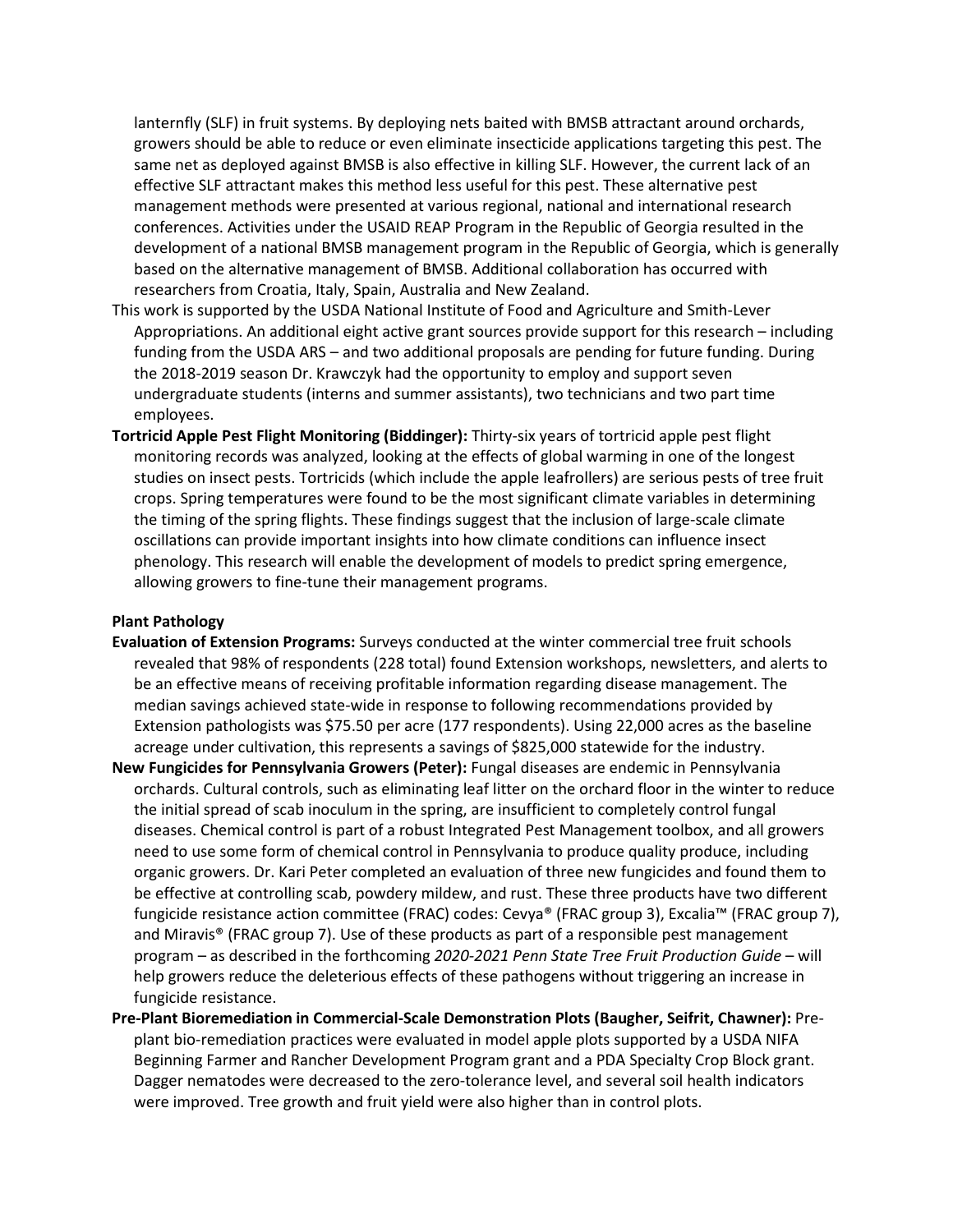- Plant parasitic nematodes transmit viruses, such as tomato ringspot virus that causes decline of apple trees. Nematodes were sampled before and after the cover crops were incorporated. After two seasons of cover cropping the apple model plot sites, populations of parasitic nematodes across all sites were zero. Several nematodes that feed on roots, resulting in stunted tree growth, were also reduced to zero. During the final sampling, two replant sites adjacent to two plot sites that remained fallow were also sampled for nematodes. These adjacent fields each contained high numbers of dagger nematodes, the principle vector for fruit tree viruses. The reduction in need for pre-plant nematicide applications represents an economic savings of \$1,000 to \$2,000 per acre. The environmental impact quotient (EIQ), a formula created to provide growers with data regarding the environmental and health impacts of their pesticide options, for a nematicide is over 78, which is two to three times higher than most pesticides. Nearly 100,000 acres of apple and peach are grown in the Northeast. Producers replant approximately 3% of their acreage each year. If the recommendations developed through this research were applied on 1% of acreage, the cost savings would be a minimum of \$1,000,000. This does not account for the environmental and health benefits of reducing chemical applications.
- A healthy orchard soil needs to have good soil tilth, soil depth, and water holding capacity, while providing adequate drainage. Since soil health indicators improve slowly following bioremediation, we assessed soil health following each rotation and for two seasons following tree planting. Soil organic matter improved in all sites by the year following planting. Other soil health indicators that improved at all sites were surface hardness, subsurface hardness, and pH, while water capacity, aggregate stability, soil protein index, and respiration fluctuated from year to year, even though we collected samples during the same timeframe each season (early June). Overall soil health score improved from sub-optimal to excellent or from excellent to optimal. The average biomass added to each model plot, based on weights of 5-subplot samples, was 15,600 lbs per acre.
- Prior research on soil health in orchards indicates two of the best indicators of improved soil health are early tree growth and yield. Comparisons of the model plot trees that received bioremediation and control trees that were planted the spring following orchard removal showed that tree height, trunk diameter, yield, and crop load (yield/trunk cross-sectional area) were significantly greater as a result of bioremediation. Yield in the second leaf increased by 34%, an approximate average increase in net return of \$2000 per acre. Partial budget analyses indicated the cost of rotation crop establishment was \$338 per acre. A 20 lb nitrogen credit was earned for each 1% increase in organic matter over 2%. Data tables and additional information are available at https://extension.psu.edu/models-forthe-future-apple-plots-benefits-of-pre-plant-bio-remediation.
- Penn State Extension "Learn Now" videos about this process are available in Spanish and English: https://extension.psu.edu/preparacion-del-sitio-del-huerto-bio-renovacion and https://extension.psu.edu/orchard-site-preparation-bio-renovation.
- This work was supported by the USDA National Institute of Food and Agriculture and Smith-Lever Appropriations.

# **Horticulture**

**Evaluation of Extension Programs:** Surveys conducted at the Winter commercial tree fruit schools revealed that 92% of respondents (219 total) found Extension workshops, newsletters, and alerts to be an effective means of receiving profitable information regarding physiological and horticultural orchard practices. The mean savings achieved state-wide in response to following recommendations provided by the pomologists and physiologists was reported as \$37.50 per acre (165 respondents). Using 22,000 acres as the baseline acreage under cultivation, this represents a savings of \$1.65M statewide for the industry due to recommendations made by Extension pomologists and horticulturists.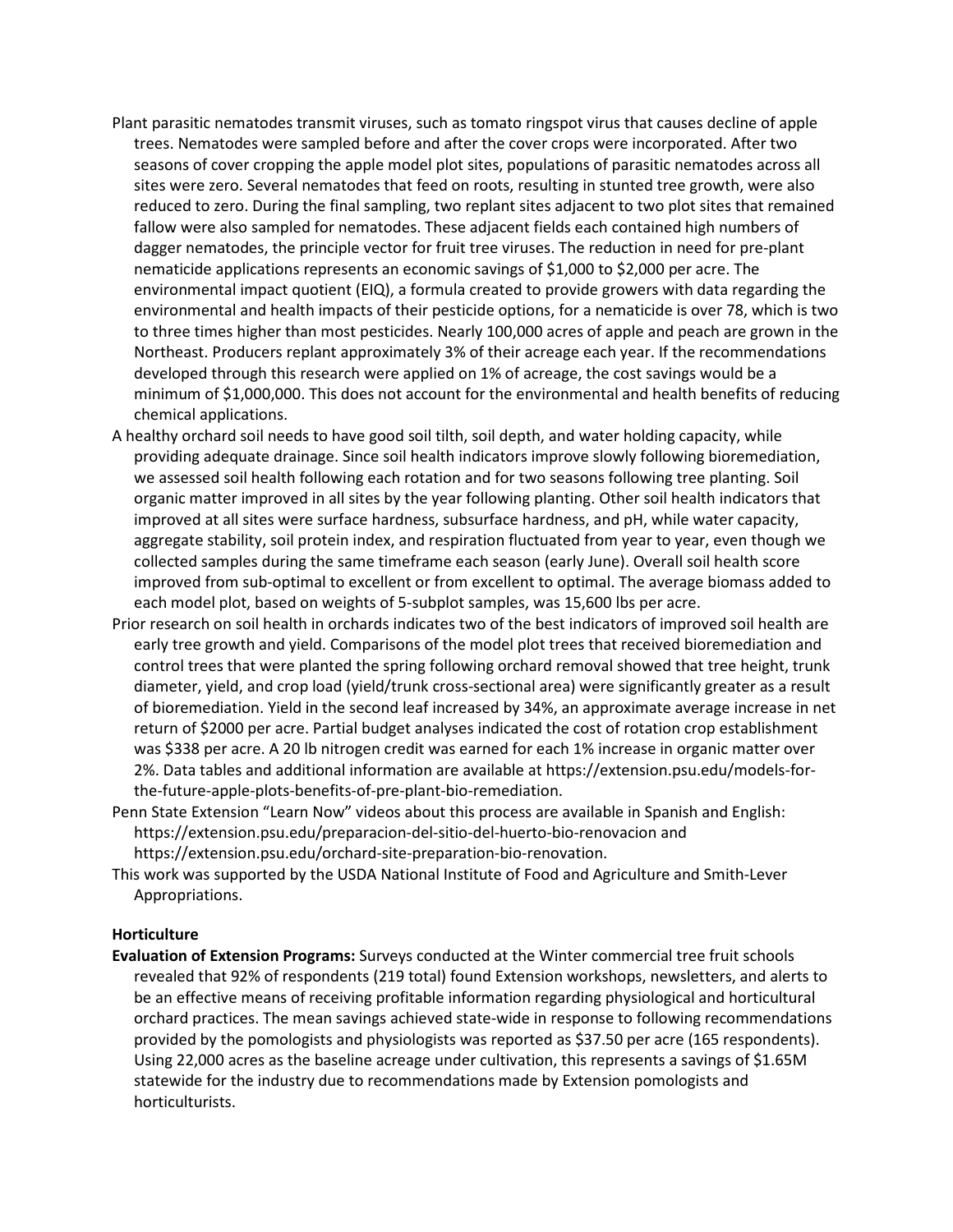- **Exploring High Density Pear Systems (Seifrit, Schupp):** SHAP awarded Extension \$3,500 to organize three workshops on the topic of high-density pear systems. Pear production for fresh eating in Pennsylvania is slightly more than 0.7% of apple production for the fresh market (1,970 tons of pears to 264,000 tons of apples in 2017), according to the Pennsylvania Department of Agriculture. Despite having a nearly ideal climate for growing pears, Pennsylvania growers are regularly frustrated by disease problems (primarily fire blight and pear scab) and a lack of dwarfing rootstocks comparable to what is available for apples. Breeding efforts have produced varieties currently undergoing trials that are much more resistant to disease while retaining (or exceeding) the flavor and storage characteristics of the industry standard 'Bartlett'. And while true dwarfing rootstocks have yet to be developed, pruning and training techniques suggest that pears could successfully be grown using trellised systems, increasing production levels and reducing the cost of harvest. These developments have attracted grower interest, suggesting that pears could once again be a viable commodity for Pennsylvania growers.
- Two of the three pear workshops were conducted in the summer of 2019, with the third to be conducted in November 2019. The purpose of these production tours is to show trellised pear trees currently being grown in commercial orchards and at the Penn State Fruit Research and Extension Center at different stages of development. The first was held in late May, once fruit thinning was complete, at Kauffman's Fruit Farm in Ronks, Pennsylvania. This workshop attracted twenty-three growers, twelve of them from the plain communities in the Lancaster area. Dr. Jim Schupp discussed training principles and crop load management. The second workshop was held at Frecon Orchards in Boyertown, Pennsylvania, in late July. This meeting attracted seventeen growers, including representatives from the Rodale Institute, and some members of the plain community who had attended the first tour. Designed to coincide with harvest, Dr. Schupp discussed new pear varieties and their characteristics, and highlighted the different production methods employed at Frecon's as compared to Kauffman's. Feedback from those attending the workshop indicates that there is significant interest in the topic, and that growers may consider diversifying their operations by adding some pear blocks in the near future.

## **Pesticide Safety**

- **Pesticide / Spray Tracking Workbook (Winzeler, Weber):** The Penn State pesticide and spray tracking workbook experienced a major update to two of its primary databases and included the addition of a simpler interface for making entries. This represents an increase of 34 products for apples (total of 555 spray compounds listed) and a decrease of 17 products for peaches (total of 454 listed). The updating of these listings ensures growers have a current database of registered products for our two major tree fruit crops, eliminates the suggestion that de-listed or unregistered products are safe to use, and assists growers with federal and regional regulations. The updates for pears and cherries is approximately 50% completed at the time of this writing and will be released in the spring of 2020.
- **Pesticide Calibration Service (Weber, Seifrit):** In cooperation with the Pesticide Education group, a second airblast sprayer calibration system is now housed at the Fruit Research and Extension Center in Biglerville. This provides growers in the primary fruit belt with more convenient access to calibration services. A properly calibrated sprayer helps to prevent over-applications of chemical compounds, saving the growers money and reducing off-target effects of pesticides in the environment and watershed. In the initial six months of offering the service, seven area orchards took advantage of the service resulting in the calibration of nine different airblast sprayers. The program is expanding in the future to include limited servicing of the equipment and pH testing of water supplies, a practice emphasized in the forthcoming *2020-2021 Penn State Tree Fruit Production Guide*.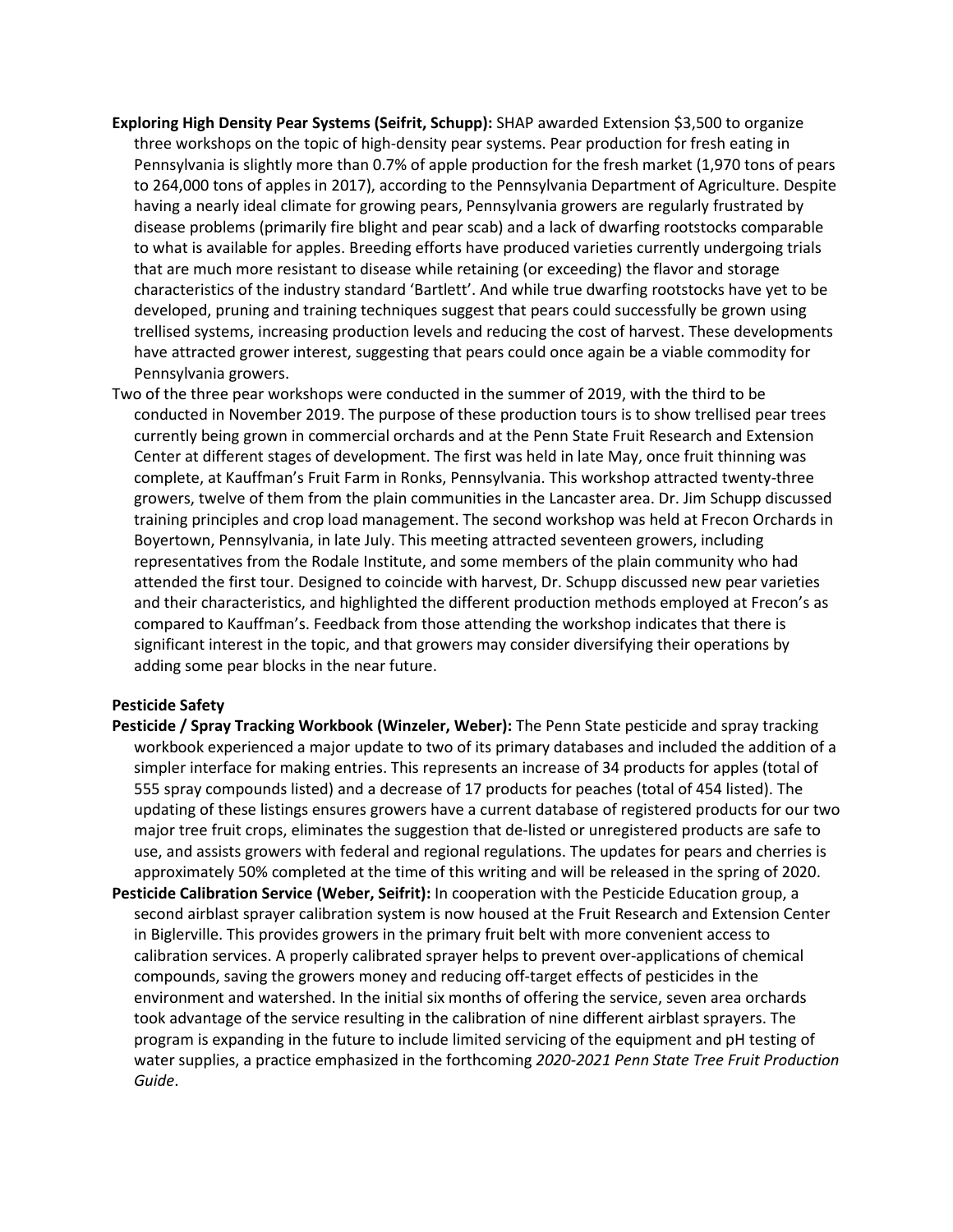# **Team Goal 2: Precision, Automated, and Labor-saving Technologies**

# **Engineering**

- **Precision Irrigation Systems (He, Weber):** Building upon prior research sponsored by SHAP, four Adams County orchards are participating in a trial of soil moisture sensing equipment in their production blocks. Data collected by these sensors representing real-time soil moisture conditions may be observed by the growers online as it is acquired. Growers are free to use this information to determine the most appropriate time to manually operate existing irrigation machinery, though most are simply observing the data and correlating it with their traditional method of gauging irrigation needs. In the next phase of this research, slated for the 2020-2021 growing seasons, these sensors will be connected to irrigation hardware, allowing custom software to automatically control irrigation.
- **Intelligent Spraying Systems (He, Weber, Peter, Krawczyk):** In collaboration with USDA/ARS research scientist Dr. Heping Zhu, Extension offered a one-day workshop on the latest developments in intelligent spraying systems technology. Dr. Zhu provided a demonstration of his laser-guided intelligent spraying system for an audience of 25 growers, chemical company representatives, engineers, and the press. Dr. He provided an update on the latest available chemical application technologies. A discussion of the challenges of per-plant-based spraying was held, with Dr. Peter and Dr. Krawczyk offering insight into techniques for estimating spray coverage in terms of traditional airblast spraying technology. Intelligent spraying technologies have been demonstrated to reduce chemical consumption by over 50%, reduce drift by as much as 87%, and reduce losses due to ground misapplications of up to 90%. These reductions will not only save producers of tree fruit money, they will also reduce the amount of pesticides affecting non-target organisms and the environment.

## **Team Goal 3: Support for New, Young, Minority, and Underserved Growers and Communities:**

- **Mid-Atlantic Fruit and Vegetable Convention Session in Spanish (Baugher, Gorgo, Seifrit):** Over the past decade, the Mid-Atlantic Fruit and Vegetable Convention (MAFVC) has developed a strong program track for Spanish-speaking individuals working in horticulture. Supported by a PDA block grant, the 2019 day-long workshop featured training on a variety of horticulture-related subjects taught entirely in Spanish. Topics included soil testing and fertilization; avoiding contamination of food sources; invasive and problematic insects and diseases, their identification, and their management; native pollinators; pesticide safety and worker protection; and the pruning of peach trees.
- Post-program evaluation provided valuable information about the demographics of the group and revealed information about learning preferences which will help Extension develop more suitable programming in the future.
- Of the 32 participants who participated in the post-program survey for the 2019 Spanish session during the Mid-Atlantic Fruit and Vegetable Convention, 29 were male, two female, and one had no response. Ages ranged from 28 to 55 years old with the average being 39 years old. On average their reported length of stay in these U.S. states is thirteen years with some only having been here for two years and others for 33 years. Previous attendance ranged from one to ten times. Organizers are aware that at least seven people have attended every year since the session was first offered ten years ago. Thirty consider themselves farmworkers with two individuals considering themselves both farmworkers and farmers. Participants responded that the farm or a workplace is their preferred location for learning new abilities, with specific events being their next favorite. A workshop (handson) or class (listening) are their two preferred ways of learning. When it comes to obtaining information, participants prefer word of mouth the most.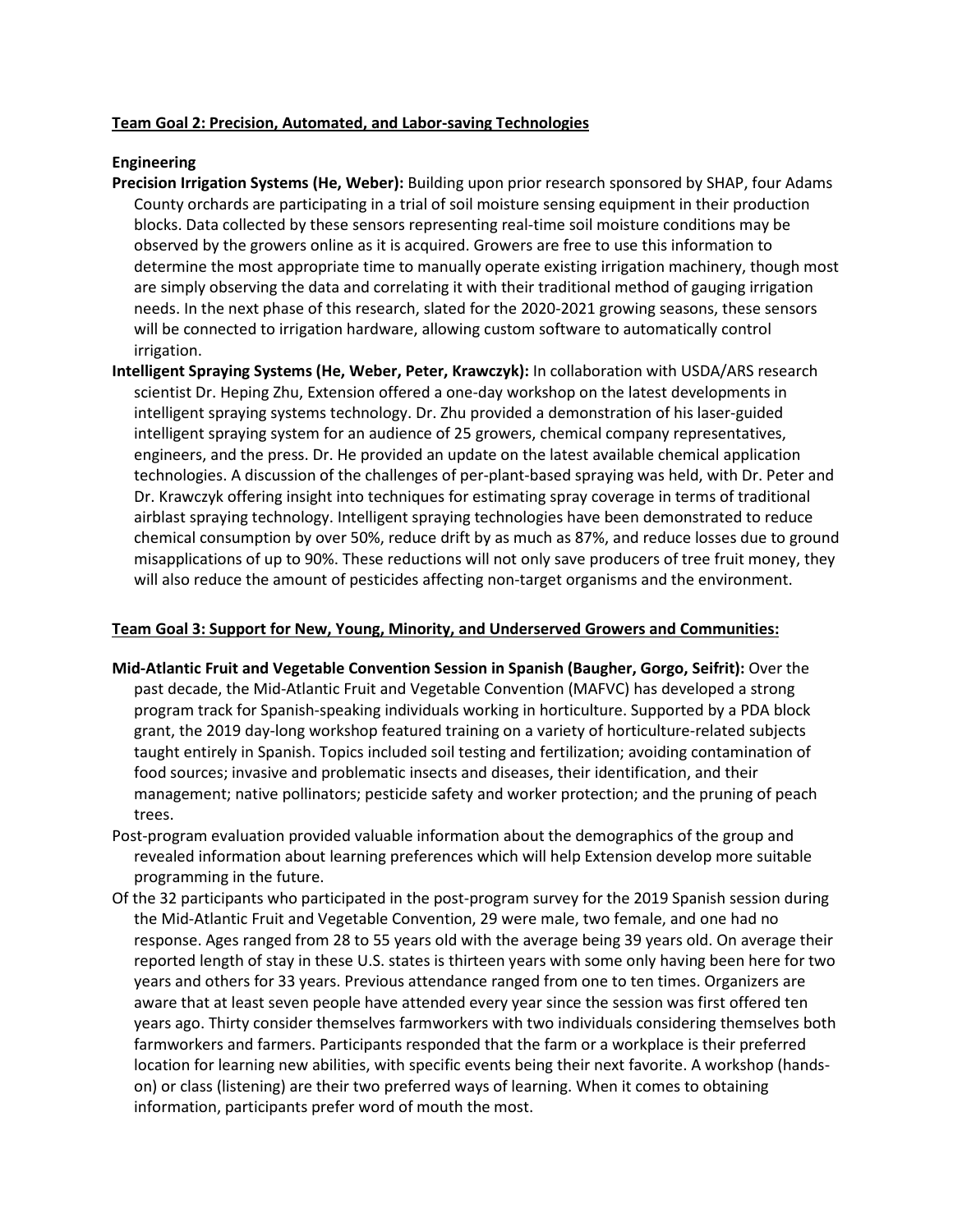- Attendees repeatedly expressed gratitude at having educational opportunities made available to them in Spanish, and in a welcoming environment. Some of the comments include: "It is something that makes me feel good, especially that you care about all the Latino[s].", "Excellent and very educational. That they consider the Hispanic community and the importance of our presence in this country.", and "Special, proud of organizers for making a big effort to provide us help and knowledge about different agricultural activities."
- Other feedback praised the opportunity to learn about new topics each year, and that it helps them "understand a little more about the type of work we do". One recommendation was to organize a tour to visit other farms in the area so they could gather experience from the different environments. This recommendation, combined with the knowledge that participants' preferred learning environment is on the farm or in the workplace with hands-on activities, will help the tree fruit team design additional educational opportunities for the Latinx community.
- **Outreach to the Plain Community (Ford, Weber, et al):** For reasons that are unclear, members of the plain community – or more precisely, certain segments of the plain community – have in recent decades become unreceptive to educational programs offered by the tree fruit team, turning instead to production advice from biased sources (typically agents of chemical companies pushing particular products). Recently, the tree fruit team has made concerted efforts to reach this community by developing programs and products that present evidence-based information in a format that meets plain community standards. Spearheaded by Extension Educator Tom Ford, this effort includes the development of print versions of our electronic resources re-written and illustrated using plain language (when necessary); the development of lending library kiosks based in auction houses and community centers; the production of educational posters containing concise production recommendations; and the sponsoring of on-site educational meetings hosted in orchards owned by members of the community selected to be within range of horse-drawn buggies. Two on-site training meetings were conducted in 2018-2019. Both meetings were held in Bedford County, a center of anabaptist settlements. These meetings were attended by approximately 50 members of the plain community and featured hands-on demonstrations and discussions by research scientists Robert Crassweller, Greg Krawczyk, Rich Marini, and Kari Peter, and educators Tom Ford and Daniel Weber. An estimated 75 plain sect members in the Berks County area attended the spring orchard meeting held in Kempton.
- **Assessing the Needs of the Plain Community (Ford, Weber, et al):** To understand the root causes of the apparent reduced acceptance of Extension programming and content, a state-wide plain community survey was initiated in the summer of 2019. Initially developed by educators Tom Ford and Daniel Weber and targeted to producers of tree fruit, this survey has been extended to include vegetable and small fruit producers as well. To increase our ability to acquire actionable information, respected community leaders will be interviewed individually by Extension educators using the survey as a guide for inquires. These interviews will be conducted during the winter months of 2019-2020. In the interim, educators have been collating recommendations freely offered by clients in order to establish additional lines of inquiry during the official interviews. It is believed that the data collected from these visits and interviews will help us develop new programs and products over the next two years for this community.
- **Grants to Support the Next Generation of Growers (Baugher, Seifrit, Weber):** Our tree fruit team received two Extension Impact Grants and one PDA Specialty Crop Block Grant to expand its outreach to a promising next generation of specialty crop growers from diverse backgrounds. Extension programs for the Young Grower Alliance include leadership training, specialty crop tours and indepth workshops. Bilingual certificate programs provide horticultural and safety training for orchard employees and aspiring beginning farmers.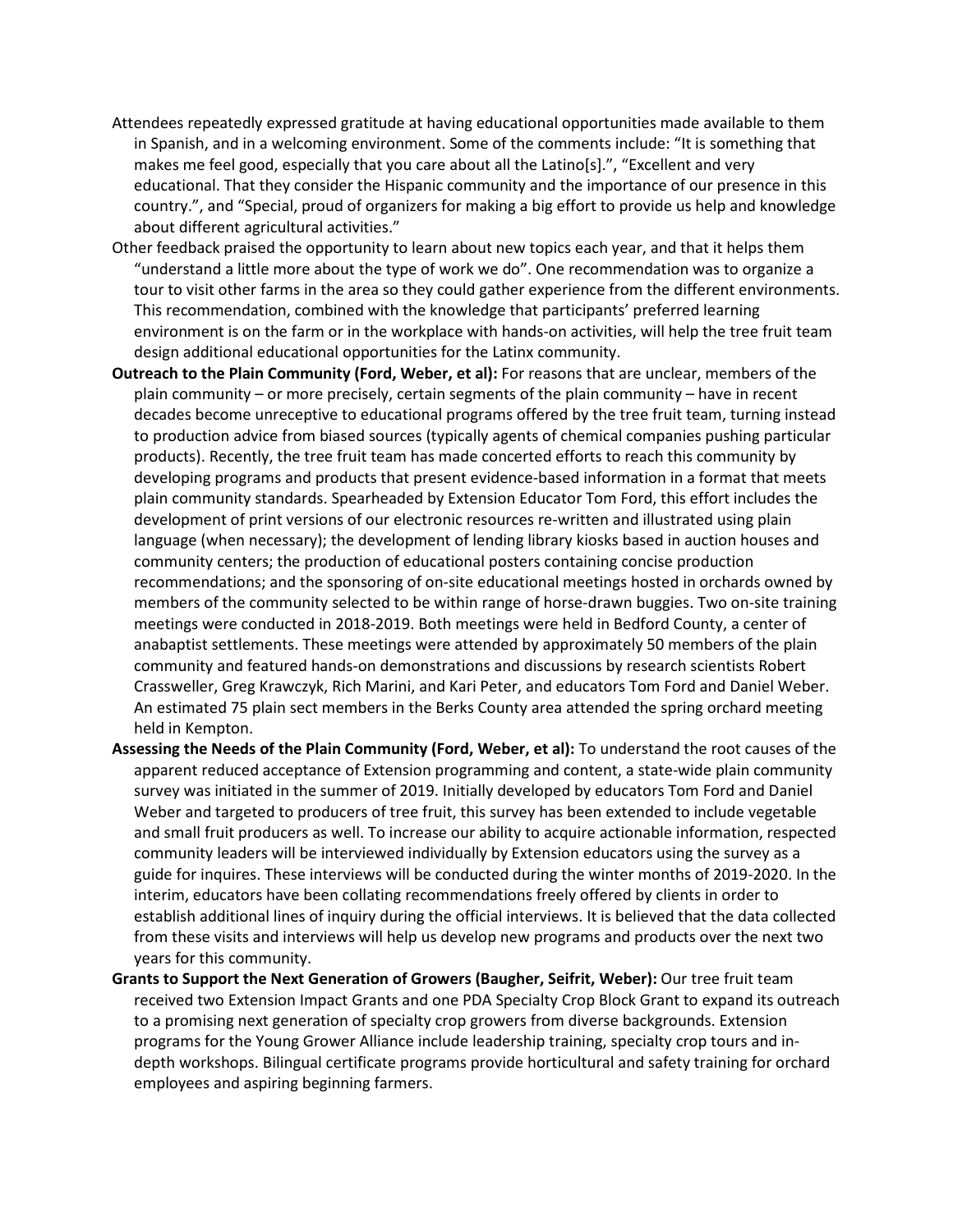- **Young Growers Estimate the Value of Extension Programing (Seifrit, Weber):** This year the Young Grower Alliance (YGA) mailing list totaled 390 subscribers while their Facebook page had 424 followers, and 333 "likes". 11.76% of growers that took part in YGA programming surveyed in 2018- 2019 estimated the annual value of that programming as worth between \$50 - \$100, taking into consideration new crop management concepts learned, new business management skills acquired, and new trends in production research. An additional 11.76% of growers estimated the annual value to be worth between \$100 - \$500, with a further 11.76% valuing programming between \$500 - \$1000. Finally, another 23.53% estimated that YGA programming is worth more than \$2000 annually. Additionally, 58.8% of growers surveyed said they were "greatly" better equipped to contribute as a "Next Generation" member of the fruit industry, and 100% of participants said they were at least "moderately" better equipped to contribute.
- **Young Grower Alliance Specialty Crop Tours (Seifrit, Weber):** The YGA sponsored trips throughout the Mid-Atlantic in 2019. Destinations included the Rutgers Agricultural Research and Extension Center and Larchmont Farms in New Jersey, and Bennet Orchards and Adams County Nursery's production fields in Delaware. Over 45 YGA members and newcomers attended these tours.
- **Young Apple Leader (YAL) Program (Baugher):** A record twenty-one young professionals participated in the US Apple Young Leader Program which Penn State Extension helped initiate. Alexandra Roberts from Rice Fruit Company, and Carena Guise from Knouse Foods Cooperative, represented Pennsylvania and participated in apple association meetings and the US Apple Capitol Hill Day. Ms. Roberts and Ms. Guise, along with veteran apple leaders, visited with elected Pennsylvania officials to discuss the export market, labor concerns and other important issues affecting the apple industry. Recognizing the importance of developing leadership skills among the next generation of industry professionals, the Young Grower Alliance is planning a full-day workshop on leadership development in conjunction with the 2020 Mid-Atlantic Fruit and Vegetable Convention.
- **Bilingual Training at the Adams County Winter Commercial Tree Fruit School (Baugher, Gorgo, Pate, Quesada):** Hands-on trainings on orchard equipment safety were offered in English and Spanish at the Adams County fruit school. One hundred percent of participants (9 English-speaking; 41 Spanishspeaking) indicated they increased their operational knowledge, and 86% and 90%, respectively, indicated they plan to adopt a new practice as a result of the training. New practices included use of hand signals, checking tractors before operation, and proper shielding of PTO units.
- **Extension Education and Outreach Specific to the Needs and Learning Preferences of Latinx Growers (Baugher, Gorgo):** Latinx and young growers were interviewed about impacts of Penn State Extension initiatives to bring in a next generation of specialty crop growers from diverse backgrounds, and the highlights are presented in this impact video: https://agsci.psu.edu/research/extension-centers/frec/news/extension-outreach-for-a-promisingnext-generation-of-specialty-crop-growers.
- **Latinx Outreach Strategic Planning Meeting (Baugher, Seifrit, Weber):** This strategic planning meeting brought together Latinx community leaders and Penn State Extension educators to discuss Extension's engagement with the broader Latinx community across Pennsylvania. This initiative is a long-range outcome from three consecutive USDA Specialty Crop Block Grants in support of Latino growers. An article has been published on what is now a college-wide initiative: https://news.psu.edu/story/592288/2019/10/09/academics/latinx-agricultural-network-formedpenn-state-address-communitys. Training tools, in English and Spanish, developed for specialty crop producers were catalogued for the strategic planning meeting and also as an on-line resource: https://extension.psu.edu/tree-fruit-training-and-self-paced-learning-resources-in-english-andspanish.
- **Master Gardener Advanced Diagnostics Workshop (Peter, Weber, Ryan):** On June 29th, the Adams County Master Gardeners sponsored an Advanced Diagnostics Workshop dealing with the subject of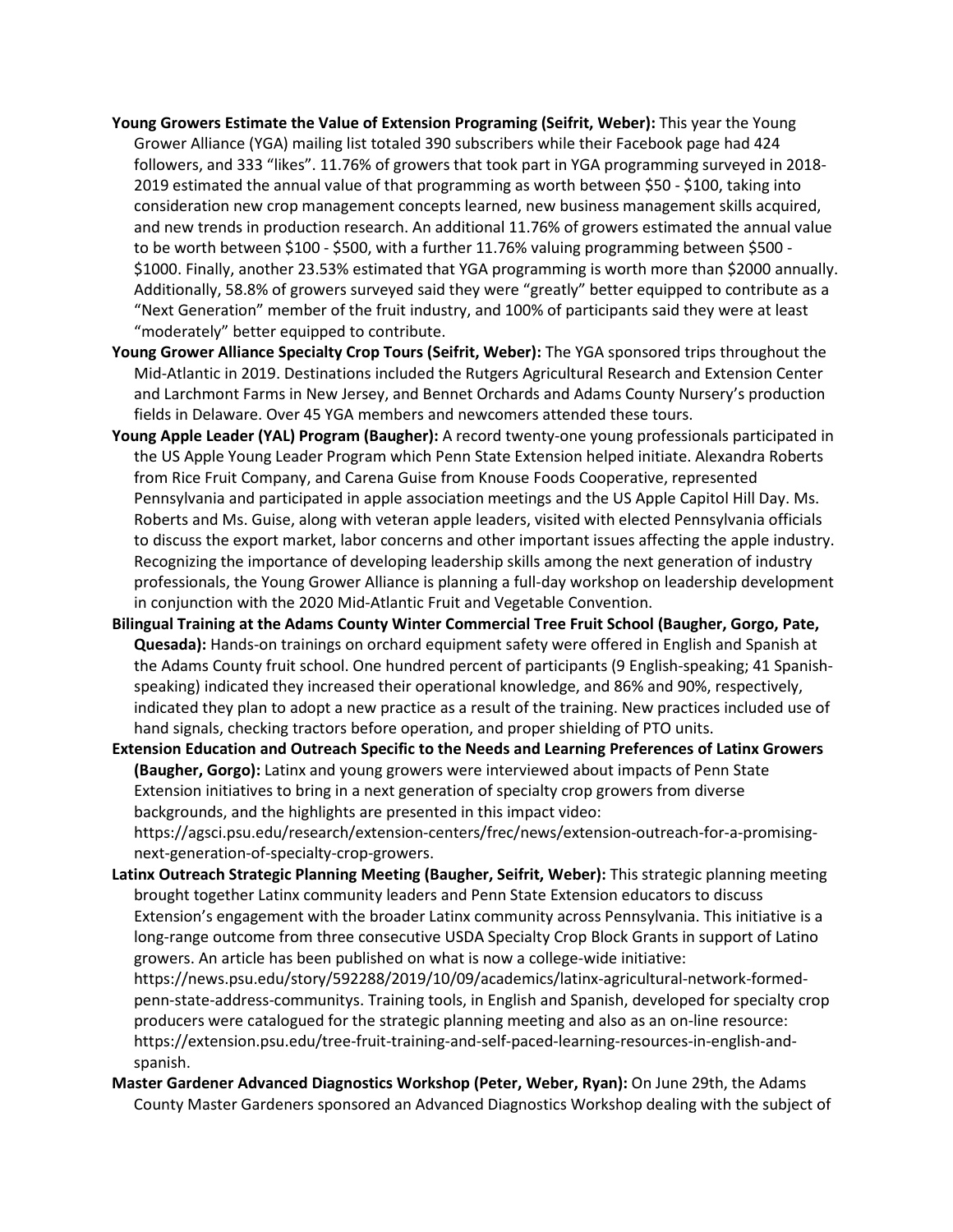how to approach disease diagnoses with an emphasis tree fruit pathology. The primary speaker was Penn State University Pathologist Dr. Kari Peter, with Dr. Daniel Weber providing an introduction to the field of plant pathology. Dr. Peter used multiple pedagogical methods to "train the trainers" including a standard lecture-based presentation, an hour-long field diagnostics lab held in the Fruit Research and Extension Center orchards, and a "case studies" lab replete with diseased trees, collected specimens, and photographs. The "case studies" lab was the most popular portion of the workshop, as it represented the types of questions and situations a Master Gardener might expect from a walk-in client. Analysis of the post-workshop evaluation revealed strong support for this type of event, with many Master Gardeners indicating they felt better equipped to deal with disease issues when working on the hotline.

**Leveraging Digital Communications (Weber):** The next generation of growers are far more tech savvy than their predecessors and are more comfortable using technology to interact with their peers. To leverage this trend, instant messaging methods (iMessage and other SMS messaging apps) were adopted during the Adams County Winter Fruit School to encourage audience participation in the question and answer periods. This pilot endeavor demonstrated the feasibility of this method for interacting with the audience, with eleven questions submitted in the two trials versus seven asked from the floor. This form of polling the audience for responses will be implemented in the largest sessions of the 2020 Mid-Atlantic Fruit & Vegetable Convention.

#### **External Factors the Affected Team Efforts**

- **Natural Disasters:** The wet season of 2018 continued through the fall, posing a continued challenge for apple harvest. Extension was called upon to provide recommendations for mitigating post-harvest diseases and disorders. Extension advice was also sought on potential fallout from the abnormal season, and how to prepare for the 2019 growing season when new flushes of growth caused by the late, wet, warm fall failed to properly harden off for the winter. The spring and early summer of 2019 promised to be just as wet as 2018, but thankfully the weather in most regions stabilized, resulting in fewer concerns. Localized flooding, particularly in the Berks County area, resulted in consultations with educators and experts about how to stabilize flooded orchards and damaged infrastructure.
- **Natural Disasters:** Growers in Pennsylvania experienced severe losses due to rapid apple decline (RAD), a disease/disorder complex of unknown specific origin. Losses exceeding 70% have been documented in individual orchards. One orchard alone in Adams County was forced to destroy over 20,000 dead or dying trees. It is difficult to report precise numbers of apple trees lost due to RAD for two reasons: 1) the wet season resulted in soil-borne disease outbreaks that also caused significant losses which is easily mistaken for RAD, and 2) for private reasons, growers are often reluctant to share the extent of the damage with outsiders. In response to this emergency, Penn State Pathologist Kari Peter has begun organizing a Mid-Atlantic coalition of scientists, educators, and growers in an attempt to document the spread of RAD, identify causal agents, and develop effective mitigation methods. Extension has also begun producing materials to assist growers affected by these losses in the filing of crop insurance claims and in seeking relief from the USDA tree assistance program (TAP).
- **The Economy:** Despite continued economic growth, concerns over a pending recession have caused growers to question the financial security of their tree fruit enterprises. Extension has been encouraged to develop additional programming and products associated with budgeting, planning, and crop insurance. Planning began in the summer of 2019 to develop tools to enable growers to assess the vitality of various aspects of their production process. Next generation growers will be the target of our initial public offering of these tools as they are in or will be in a position to make business decisions that will affect profitability for the coming decades.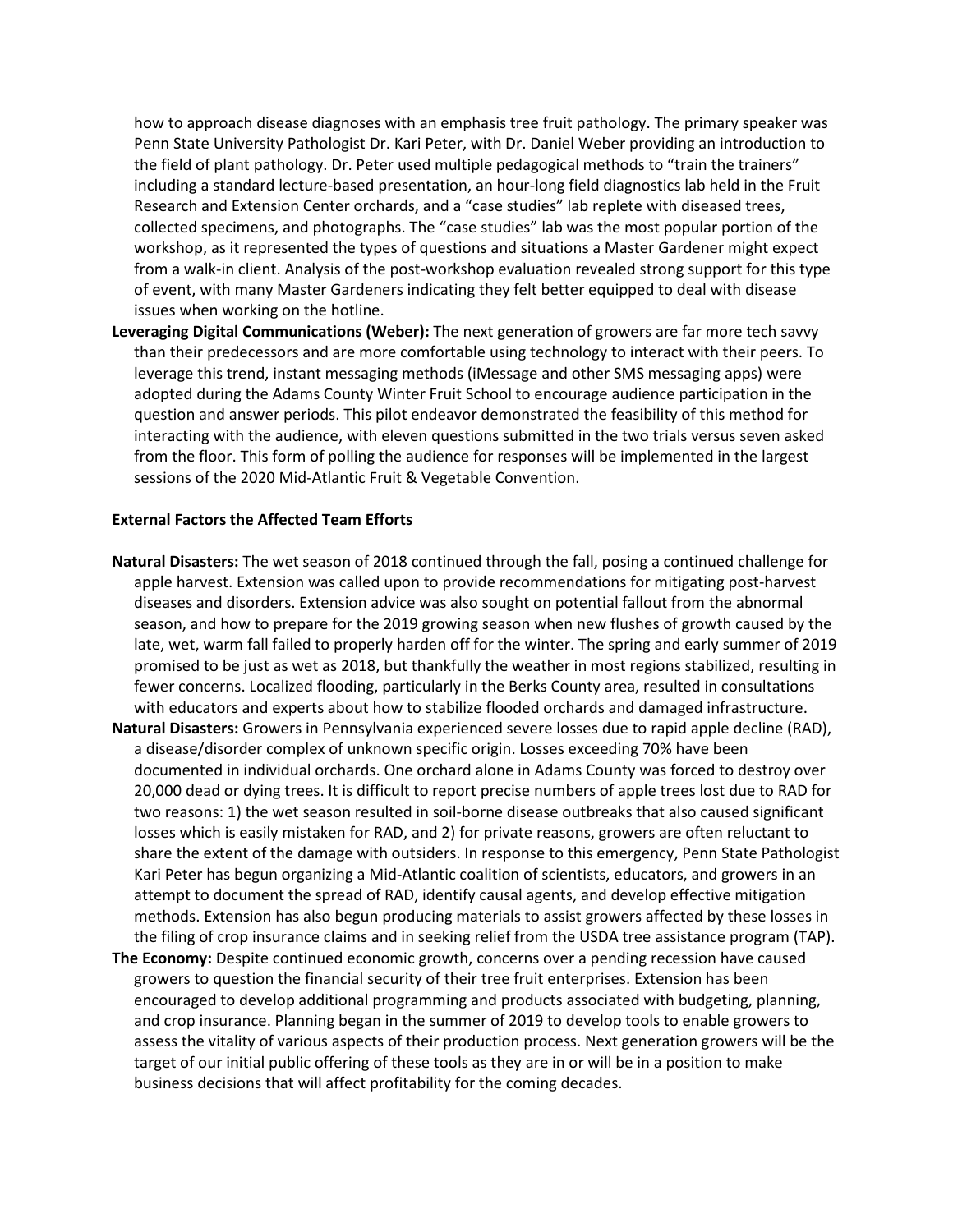- **Public Policy Changes:** Public policy changes with respect to the guest worker communities and immigration in general require growers to maintain accurate and precise records of their employees. Participation in the H-2A program has resulted in a significant increase in federal paperwork. Correspondingly, Extension has observed an increase in questions regarding compliance with the new regulations. The tree fruit team has sponsored, and will continue to develop, resources for orchard owners whose businesses depend upon guest workers to assist them with the process.
- **Population Changes:** The presence of a large and vibrant Latinx community that has emerged as a result of the need for guest workers in agriculture has encouraged Extension to develop new products and programs. For over a decade, the tree fruit team has encouraged the development of resources appropriate for the Latinx community, to provide them with information not only regarding the tree fruit industry and its practices, but also how to access community wellness and welfare resources. Three members of the tree fruit team participated in the first Latinx strategic planning meeting in September and will be involved in the implementation of the recommendations resulting from that summit. Similar efforts are being dedicated to the plain community as the horticulture team as a whole seeks to discover and address their needs.
- **Competing Public Priorities and Competing Programmatic Priorities:** Competing programmatic priorities – particularly for team members vested in multiple horticulture teams – reduces educator impact on the tree fruit team as a whole. The emphasis on spotted lanternfly monitoring and surveying for the general public has taken time away from developing tree-fruit specific programming and products.
- **Extramural Funding:** Extramural funding in the form of grants from agencies outside the USDA have continued to support the on-going research efforts of the scientists at the Fruit Research and Extension Center. Extension educators have also benefitted from extramural funding, which has enabled the development of new products, particularly in the form of specialty crop workshops and tours.

## **Most Notable Evaluation Results**

- **Evaluations of Winter Commercial Tree Fruit Schools:** When evaluating the usefulness of program content at the 2019 fruit schools, an average of 47% of 224 respondents reported they would adopt a new management technique, cultural practice, or technology based on content provided. An additional 40% would consider adoption based on what they learned. Over 90% of respondents would consider adopting or would plan on adopting new strategies to manage diseases (93%) and pests (94%), and to prioritize pollinator safety (98%). These results are encouraging, as protecting the environment while maintaining the production of high-quality fruit is paramount for the tree fruit team. Additional information gleaned from these evaluations was provided in Question 6.
- **Evaluations of Programs for Latinx Growers.** Bi-lingual courses for a next generation of Latinx horticulturists with potential interest in becoming specialized managers or start-up farmers are ongoing. Forty-three Latinx horticulturists participated in an orchard safety training in Spanish. Onehundred percent of participants gained knowledge about farm safety and health. Eighty-six percent of participants indicated they planned to adopt five or more practices to improve safety based on what they learned at the workshop. Latinx horticulturists and bi-lingual instructors celebrated ten years of sessions in Spanish during the 2019 Mid-Atlantic Fruit and Vegetable Convention. Participants were surveyed about the value of the program, and 78% felt the opportunity to learn in their native language made it more welcoming to attend than other educational events. https://news.psu.edu/story/572970/2019/05/06/impact/penn-state-extension-marks-milestoneoutreach-spanish-speaking.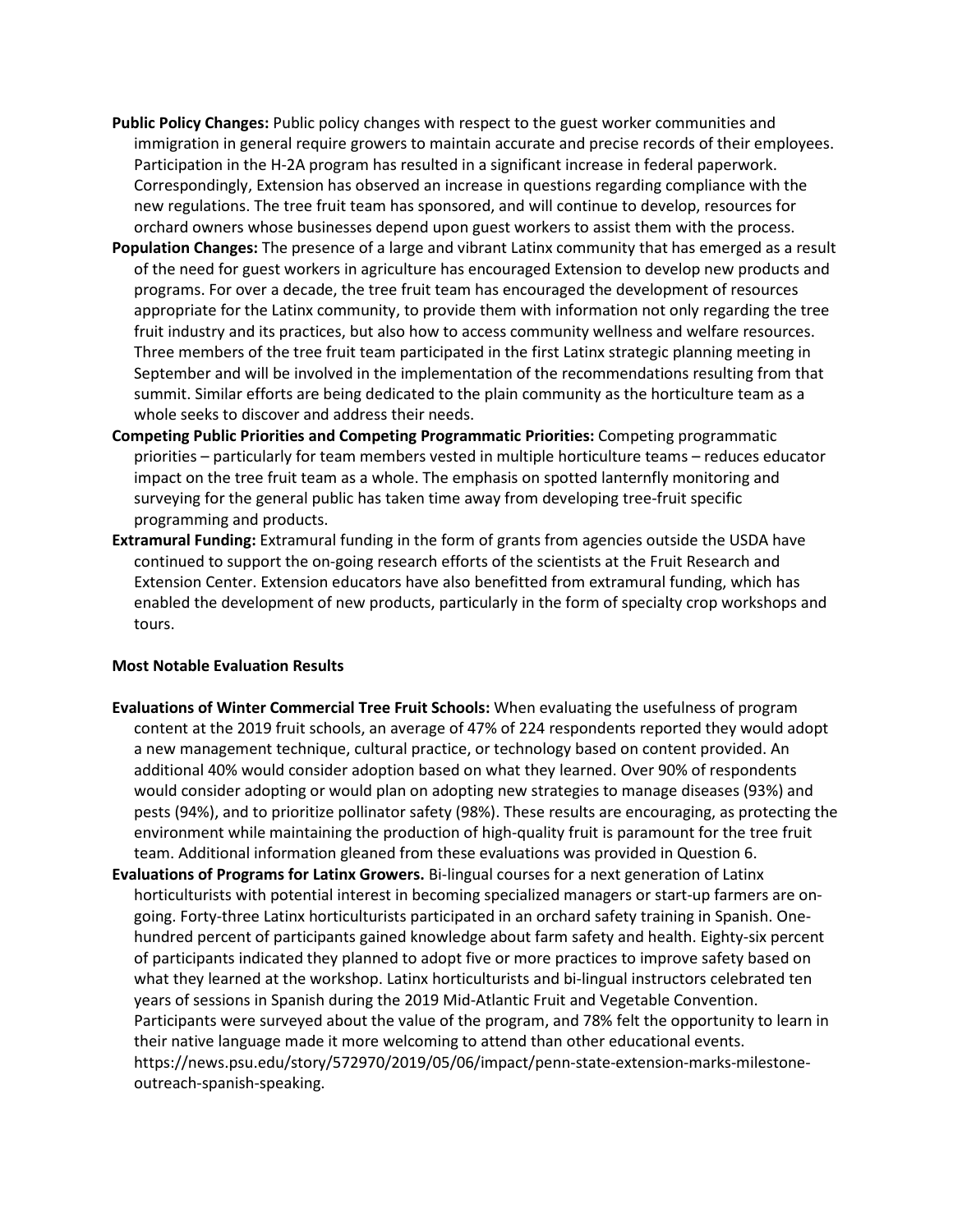# **Additional Stakeholder Feedback**

- **State Horticultural Association of Pennsylvania (SHAP) Extension Committees:** SHAP continues to provide guidance to the tree fruit team through the Extension Advisory Committees. The Research and Education Committees independently developed a list of 38 priorities for research, education, and outreach, distributed among the subjects of horticulture, pathology, entomology, engineering, business management, and various interdisciplinary needs. SHAP approved 20 different grants submitted by the tree fruit team, funding a total of \$261,158 in support of tree fruit research and education. From the *Pennsylvania Fruit News* (99(4)): "SHAP research funding has grown significantly due to the combined commitments of growers, packers, processors, retail marketers, and volunteers who sell apples and apple products at the Pennsylvania Farm Show." Each of these segments of the industry has provided feedback to Extension via the Extension Committees.
- **Response to Rapid Apple Decline (Peter, Schupp, Crassweller, Weber, Seifrit):** Frustration with the seemingly unstoppable rapid apple decline (RAD) led growers to communicate the urgent need for action from Extension to solve the problem and prevent enterprise insolvency. Collaboration with the Pennsylvania Department of Agriculture and their counterparts from Washington State resulted the collection of numerous tissue samples and laboratory tests in an effort to identify the causal agent or agents devastating the industry. As of this writing, so single agent has been found suggesting the decline is caused by a complex of biological and environmental factors. In response to this null result, a Kari Peter organized the first RAD summit to build a coalition of concerned researchers, industry representatives, and educators. This summit will meet in the fall of 2019, so quantitative and qualitative results are pending.
- **Organic Control of Japanese Beetles (Ford):** Following recommendations provided by Extension, a new organic tree fruit grower utilized Surround (a kaolinite clay particle film product used to coat leaf surfaces and thereby manage certain pest problems). The grower was interested in managing Japanese Beetles in a newly set orchard. The grower reported less injury following application of the product per Extension recommendations resulting in reduced usage of pyrethrum pesticide sprays in the orchard.

# **Publications and Presentations**

## **Peer-Reviewed Journals**

- Acebes-Doria, A. L., Agnello, A. M., Alston, D. G., Andrews, H., Beers, E. H., Bergh, J. C., … Leskey, T. C. (2019). Season-long monitoring of the brown marmorated stink bug (Hemiptera: Pentatomidae) throughout the United States using commercially available traps and lures. *Journal of Economic Entomology*, 1–13. https://doi.org/10.1093/jee/toz240
- Bell, T. H., Hockett, K. L., Alcalá-Briseño, R. I., Barbercheck, M., Beattie, G. A., Bruns, M. A., … Yergeau, E. (2019). Manipulating wild and tamed phytobiomes: Challenges and opportunities. *Phytobiomes Journal*, *3*(1), 3–21. https://doi.org/10.1094/PBIOMES-01-19-0006-W
- **Biddinger, D. J.** (2018). Conserving predatory mites in apple orchards (or mighty mites conquer mite pests). In *Natural Enemies: An Introduction to Biological Control* (pp. 88–89). Cambridge University Press.
- **Crassweller, R. M.**, **Kime, L. F.**, **Marini, R. P.**, & **Smith, D. E.** (2018). Orchard architecture effects on yield & economics of two apple cultivars. *Acta Horticulturae*.
- **Crassweller, R. M.**, **Marini, R. P.**, **Baugher, T. A.**, & **Smith, D. E.** (2019). Five-year nutritional study of apples in commercial high density orchards. *Acta Horticulturae*, (1253), 163–168. https://doi.org/10.17660/ActaHortic.2019.1253.22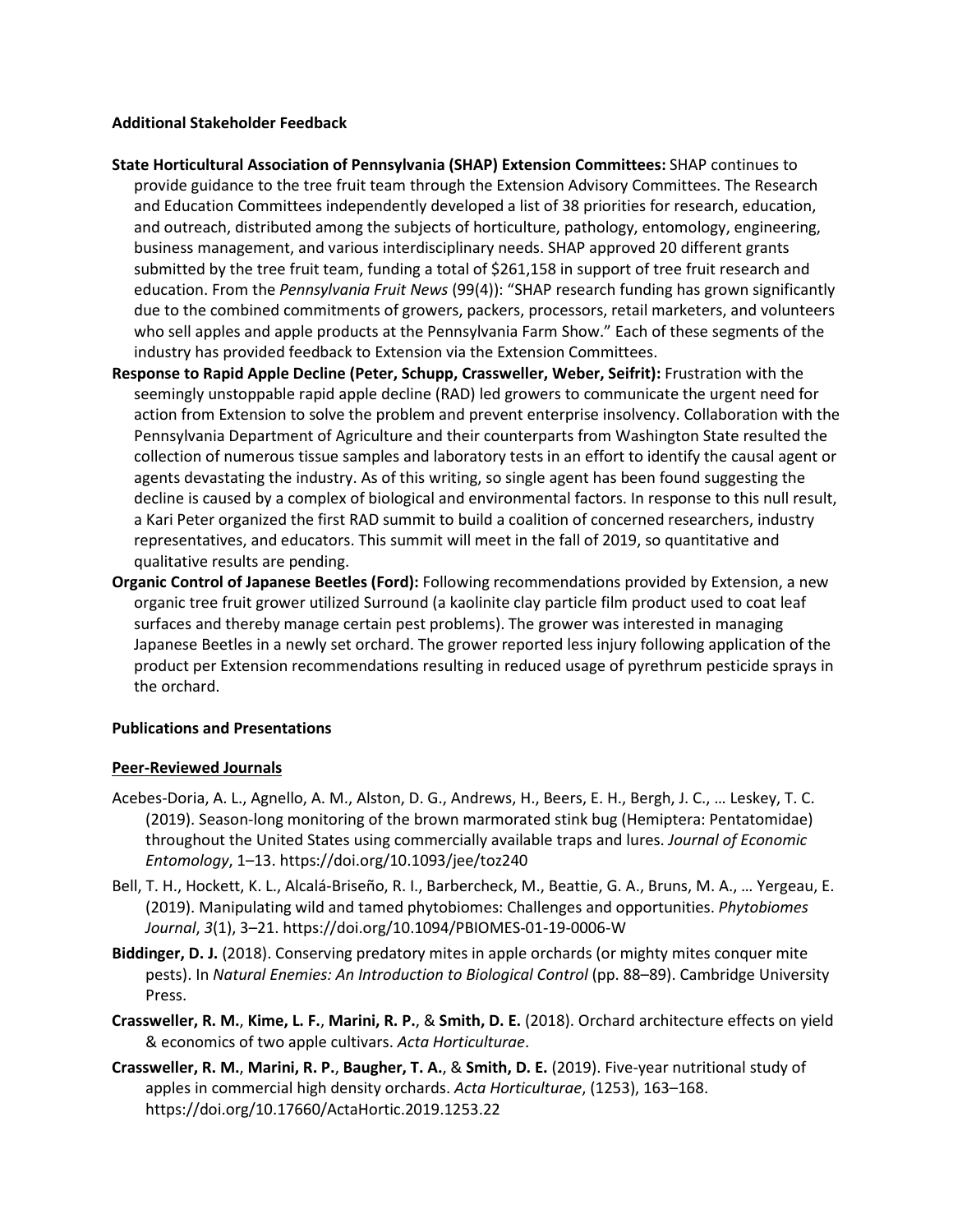- **Crassweller, R.**, & **Smith, D.** (2018). Rootstock trials at Penn State University Rock Springs. *94th\$ Proceedings of Cumberland Shenandoah Fruit Workers Conference*, 43–47.
- Feng, J., Zeng, L., & **He, L.** (2019). Apple fruit recognition algorithm based on multi-spectral dynamic image analysis. *Sensors*, *19*(4), 949. https://doi.org/10.3390/s19040949
- **He, L.**, & **Schupp, J.** (2018). Sensing and automation in pruning of apple trees: A review. *Agronomy*, *8*(10). https://doi.org/10.3390/agronomy8100211
- **He, L.**, Zhang, X., Ye, Y., Karkee, M., & Zhang, Q. (2019). Effect of shaking location and duration on mechanical harvesting of fresh market apples. *Applied Engineering in Agriculture*, *35*(2), 175–183. https://doi.org/10.13031/aea.12974
- Jarvinen, T. D., Choi, D., Heinemann, P., **Schupp, J.**, & **Baugher, T. A.** (2019). Tree trunk position estimation for accurate fruit counts in apple yield mapping. *2019 ASABE Annual International Meeting*. https://doi.org/10.13031/aim.201900918
- Joshi, N. K., Leslie, T. W., & **Biddinger, D. J.** (2019). Parasitism of the invasive brown marmorated stink bug, *Halyomorpha halys* (Hemiptera: Pentatomidae), by the native parasitoid, *Trichopoda pennipes* (Diptera: Tachinidae). *Biology*, *8*(66).
- Jurick, W. M., Macarisin, O., Gaskins, V. L., Janisiewicz, W. J., **Peter, K. A.**, & Cox, K. D. (2019). Baseline sensitivity of *Penicillium* spp. To difenoconazole. *Plant Disease*, *103*(2), 331–337. https://doi.org/10.1094/PDIS-05-18-0860-RE
- Klee, S. M., Sinn, J. P., Finley, M., Allman, E. L., Smith, P. B., Aimufua, O., … McNellis, T. W. (2019). *Erwinia amylovora* auxotrophic mutant exometabolomics and virulence on apples. *Applied and Environmental Microbiology*, *85*(15). https://doi.org/10.1128/AEM.00935-19
- Klee, S. M., Sinn, J. P., Holmes, A. C., Lehman, B. L., **Krawczyk, T.**, **Peter, K. A.**, & McNellis, T. W. (2019). Extragenic suppression of elongation factor P gene mutant phenotypes in *Erwinia amylovora*. *Journal of Bacteriology*, *201*(11). https://doi.org/10.1128/JB.00722-18
- Kon, T. M., & **Schupp, J. R.** (2018). Apple crop load management with special focus on early thinning strategies: A US perspective. In I. Warrington (Ed.), *Horticultural Reviews* (Vol. 46, pp. 255 – 298). Oxford, UK: Wiley.
- Leach, H., **Biddinger, D. J.**, **Krawczyk, G.**, Smyers, E., & Urban, J. M. (2019). Evaluation of insecticides for control of the spotted lanternfly, *Lycorma delicatula*, (Hemiptera: Fulgoridae), a new pest of fruit in the Northeastern U.S. *Crop Protection*, *124*, 104833. https://doi.org/10.1016/j.cropro.2019.05.027
- **López-Uribe, M. M.**, Jha, S., & Soro, A. (2019). A trait-based approach to predict population genetic structure in bees. *Molecular Ecology*, *28*(8), 1919–1929. https://doi.org/10.1111/mec.15028
- **López-Uribe, M. M.**, & Simone-Finstrom, M. (2019). Special issue: Honey bee research in the US: current state and solutions to beekeeping problems. *Insects*, *10*(1), 22.
- **Marini, R. P.**, & **Schupp, J. R.** (2019). How pruning affects cold hardiness. *American Fruit Grower*, *139*(1), 24–25.
- **Marini, R. P.**, **Schupp, J. R.**, **Baugher, T. A.**, & **Crassweller, R.** (2019a). Estimating apple fruit size distribution from early-season fruit diameter measurements. *HortScience*, *54*(11), 1947–1954.
- **Marini, R. P.**, **Schupp, J. R.**, **Baugher, T. A.**, & **Crassweller, R.** (2019b). Relationships between fruit weight and diameter at 60 days after bloom and at harvest for three apple cultivars. *HortScience*, *54*(1), 86–91.
- **Marini, R. P.**, **Schupp, J. R.**, **Baugher, T. A.**, & **Crassweller, R.** (2019c). Sampling apple trees to accurately estimate mean fruit weight and fruit size distribution. *HortScience*, *54*(6), 1017–1022.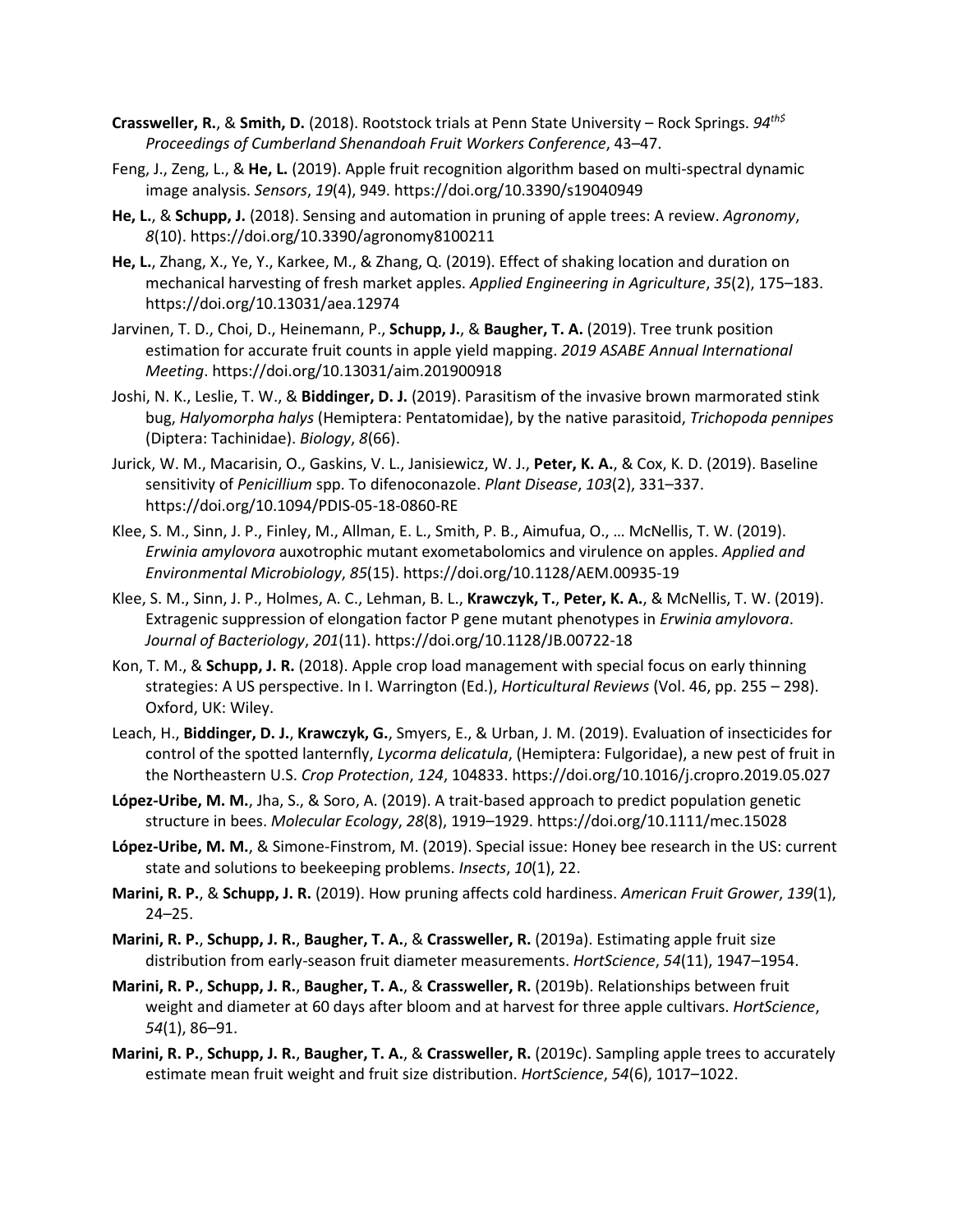- Murvanidze, M., **Krawczyk, G.**, Inasaridze, N., Dekanoidze, L., Samsonadze, N., Macharashvili, M., … Shengelaia, S. (2018). Preliminary data on the biology of brown marmorated stink bug *Halyomorpha halys* (Hemiptera, Pentatomidae) in Georgia. *Turkish Journal of Zoology*, *42*, 617 – 624. https://doi.org/10.3906/zoo-1802-34
- Pak, D., **Biddinger, D.**, & Bjørnstad, O. N. (2019). Local and regional climate variables driving spring phenology of tortricid pests: A 36 year study. *Ecological Entomology*, *44*(3), 367–379. https://doi.org/10.1111/een.12712
- Roper, T., Black, B., Stasiak, M., **Marini, R.**, Cline, J., Robinson, T., … Perry, R. (2019). Performance of Montmorency sour cherry (*Prunus cerasus* L.) on size controlling rootstocks at six NC-140 trial locations in North America. *Journal of the American Pomological Society*, *73*, 168–177.
- Ryan, S. F., Adamson, N. L., Aktipis, A., Andersen, L. K., Austin, R., Barnes, L., … Dunn, R. R. (2018). The role of citizen science in addressing grand challenges in food and agriculture research. *Proceedings of the Royal Society B*, *285*(1891). https://doi.org/10.1098/rspb.2018.1977
- **Schupp, J. R.**, **Winzeler, H. E.**, & **Schupp, M. A.** (2019). Stub length and stub angle did not influence renewal shoot number or branch angle of tall spindle 'Gala'/Malling 9 apple trees. *HortTechnology*, *29*(1), 46–49.
- Underwood, R. M., Traver, B. E., & **López-Uribe, M. M.** (2019). Beekeeping management practices are associated with operation size and beekeepers' philosophy towards in-hive chemicals. *Insects*, *10*(1), 10.
- Wu, G., Jurick II, W. M., Lichtner, F. J., Peng, H., Yin, G., Gaskins, V. L., … Bennett, J. W. (2019). Wholegenome comparisons of *Penicillium* spp. Reveals secondary metabolic gene clusters and candidate genes associated with fungal aggressiveness during apple fruit decay. *PeerJ*, *7*, e6170. https://doi.org/10.7717/peerj.6170
- Zahid, A., **He, L.**, & Zeng, L. (2019). Development of a robotic end effector for apple tree pruning. *2019 ASABE Annual International Meeting*. https://doi.org/10.13031/aim.201900964
- Zhang, J., **He, L.**, Karkee, M., Zhang, Q., Zhang, X., & Gao, Z. (2018). Branch detection for apple trees trained in fruiting wall architecture using depth features and regions-convolutional neural network (R-CNN). *Computers and Electronics in Agriculture*, *155*, 386–393. https://doi.org/10.1016/j.compag.2018.10.029

# **Pennsylvania Fruit News**

- The *Pennsylvania Fruit News* is a publication of the State Horticultural Association of Pennsylvania (SHAP). While not peer reviewed, it is where research reports are published for all SHAP-supported research. References to these articles are given here to represent the "hidden" work of the researchers and educators since there is no place in which to include them since they are certainly not "Popular Media". There were 36 publications in Pennsylvania Fruit News from October 1, 2018, to September 30, 2019.
- Choi, D., **Baugher, T.**, **Schupp, J.**, & **He, L.** (2019). Evaluation of effective canopy depths of apple trees for optimal machine sensing performance – Year 1/2. *Pennsylvania Fruit News*, *99*(1), 52–54.
- **Crassweller, R.**, **Kime, L.**, **Marini, R.**, & **Smith, D.** (2018). Orchard architecture effects on yield & economics of two apple cultivars (Abstract). *Pennsylvania Fruit News*, *98*(11), 10.
- **Crassweller, R.**, & **Smith, D.** (2019a). Effects of conversion of training systems to a hedgerow. *Pennsylvania Fruit News*, *99*(1), 37–38.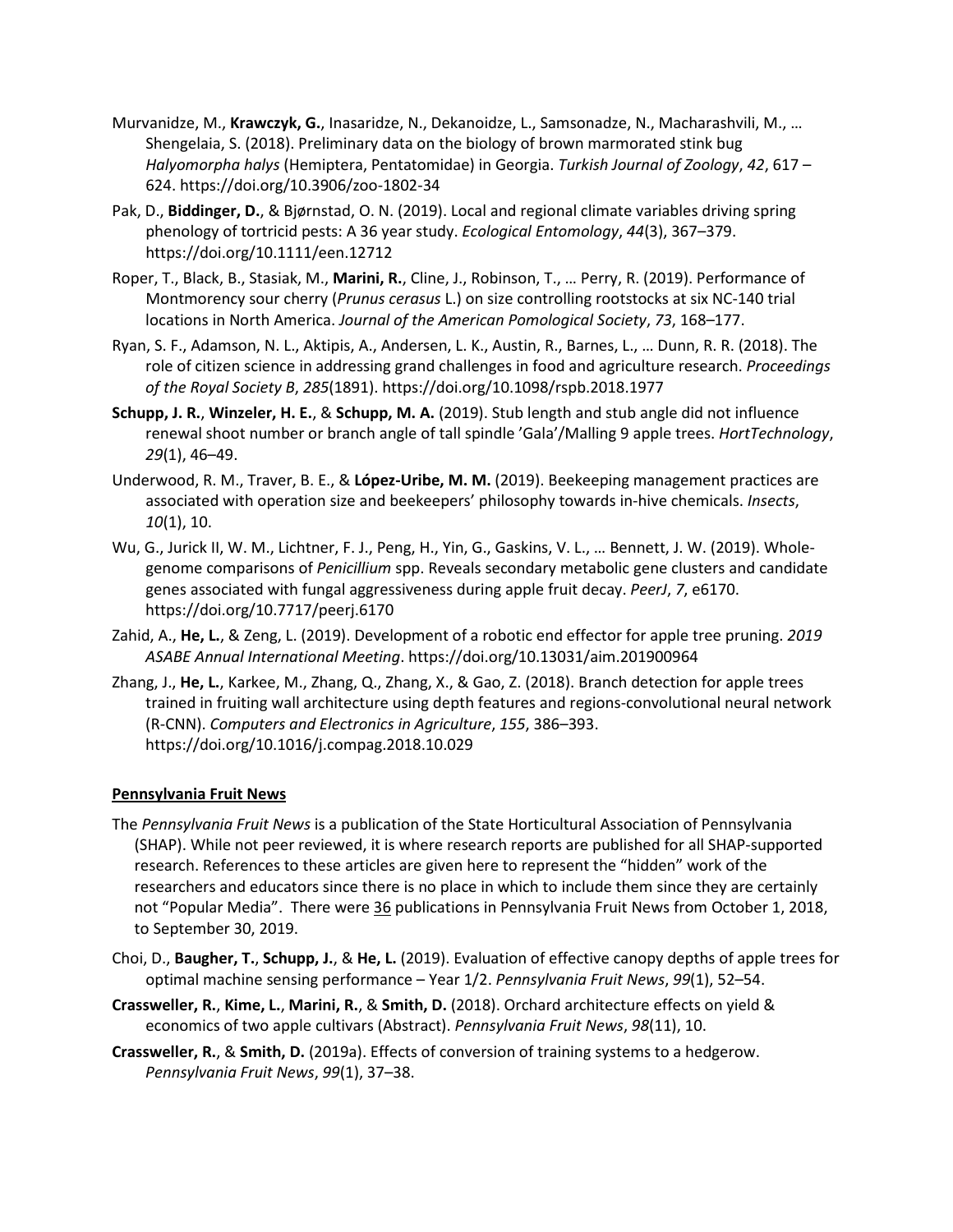- **Crassweller, R.**, & **Smith, D.** (2019b). Rootstock evaluations at Penn State University Rock Springs. *Pennsylvania Fruit News*, *99*(1), 34–36.
- **Crassweller, R.**, & **Smith, D.** (2019c). Third generation apple system trials 2018. *Pennsylvania Fruit News*, *99*(1), 36–37.
- **Crassweller, R.** (2018a). Editorial views: A review of the year. *Pennsylvania Fruit News*, *98*(11), 4.
- **Crassweller, R.** (2018b). Editorial views: Comments on the fruit harvest. *Pennsylvania Fruit News*, *98*(9),  $4 - 5$ .
- **Crassweller, R.** (2018c). Editorial views: NC-140 annual meeting. *Pennsylvania Fruit News*, *98*(10), 4–5.
- **Crassweller, R.** (2019a). Editorial views: "bits & pieces." *Pennsylvania Fruit News*, *99*(1), 1.
- **Crassweller, R.** (2019b). Editorial views: Bits & pieces along with some observations. *Pennsylvania Fruit News*, *99*(2), 4.
- **Crassweller, R.** (2019c). Editorial views: More observations from historic ag census publications. *Pennsylvania Fruit News*, *99*(5), 1–4.
- **Crassweller, R.** (2019d). Editorial views: Statistics on the Pennsylvania tree fruit industry. *Pennsylvania Fruit News*, *99*(3), 1–4.
- **Crassweller, R.** (2019e). Editorial views: Summer peach production time. *Pennsylvania Fruit News*, *99*(6),  $4 - 5.$
- **Crassweller, R.** (2019f). Editorial views: The apple harvest season so far... *Pennsylvania Fruit News*, *99*(8), 4.
- **Crassweller, R.** (2019g). Editorial views: Tree stress in apple plantings. *Pennsylvania Fruit News*, *99*(4), 4– 5.
- **Crassweller, R.** (2019h). Extending Cornell carbohydrate model to Pennsylvania growers for determining apple tree response to chemical thinners for 2018. *Pennsylvania Fruit News*, *99*(2), 18–19.
- **He, L.**, Choi, D., **Schupp, J.**, & **Baugher, T.** (2019). A sensor-based irrigation test system for apple orchards (Year 1 report). *Pennsylvania Fruit News*, *99*(1), 43–45.
- Hockett, K., **Peter, K.**, & May, A. (2019). Understanding why biocontrol fails to protect against fire blight in the eastern U.S. *Pennsylvania Fruit News*, *99*(1), 41–42.
- Jurick II, W. M., & **Peter, K. A.** (2019). Evaluating the efficacy of a new postharvest fungicide and developing tools to monitor fungicide resistance in blue mold populations. *Pennsylvania Fruit News*, *99*(1), 32–34.
- Kon, T. M., **Schupp, J. R.**, Yoder, K. S., Combs, L. D., & **Schupp, M. A.** (2018). Comparison of chemical blossom thinners using "Golden Delicious" and "Gala" pollen tube growth models as timing aids (Abstract). *Pennsylvania Fruit News*, *98*(8), 14.
- **Krawczyk, G.**, Peterson, H., & Hirt, C. (2019). Utilization of insecticide treated nets as an alternative method to monitor and manage brown marmorated stink bug, *Halyomorpha halys* (Stal). *Pennsylvania Fruit News*, *99*(1), 15–17.
- **Lee, R.** (2019). YGA tour to southern Delaware showcases efficiency and quality. *Pennsylvania Fruit News*, *99*(6), 10.
- **Marini, R.** (2018). The NC-140 multi-location peach physiology trial: Relationships between peach fruit weight, crop density and early season temperature (Abstract). *Pennsylvania Fruit News*, *98*(9), 13.
- **Marini, R. P.**, **Schupp, J. R.**, **Baugher, T. A.**, & **Crassweller, R.** (2019a). Estimate mean fruit weight & fruit size distribution (Abstract). *Pennsylvania Fruit News*, *99*(6), 14.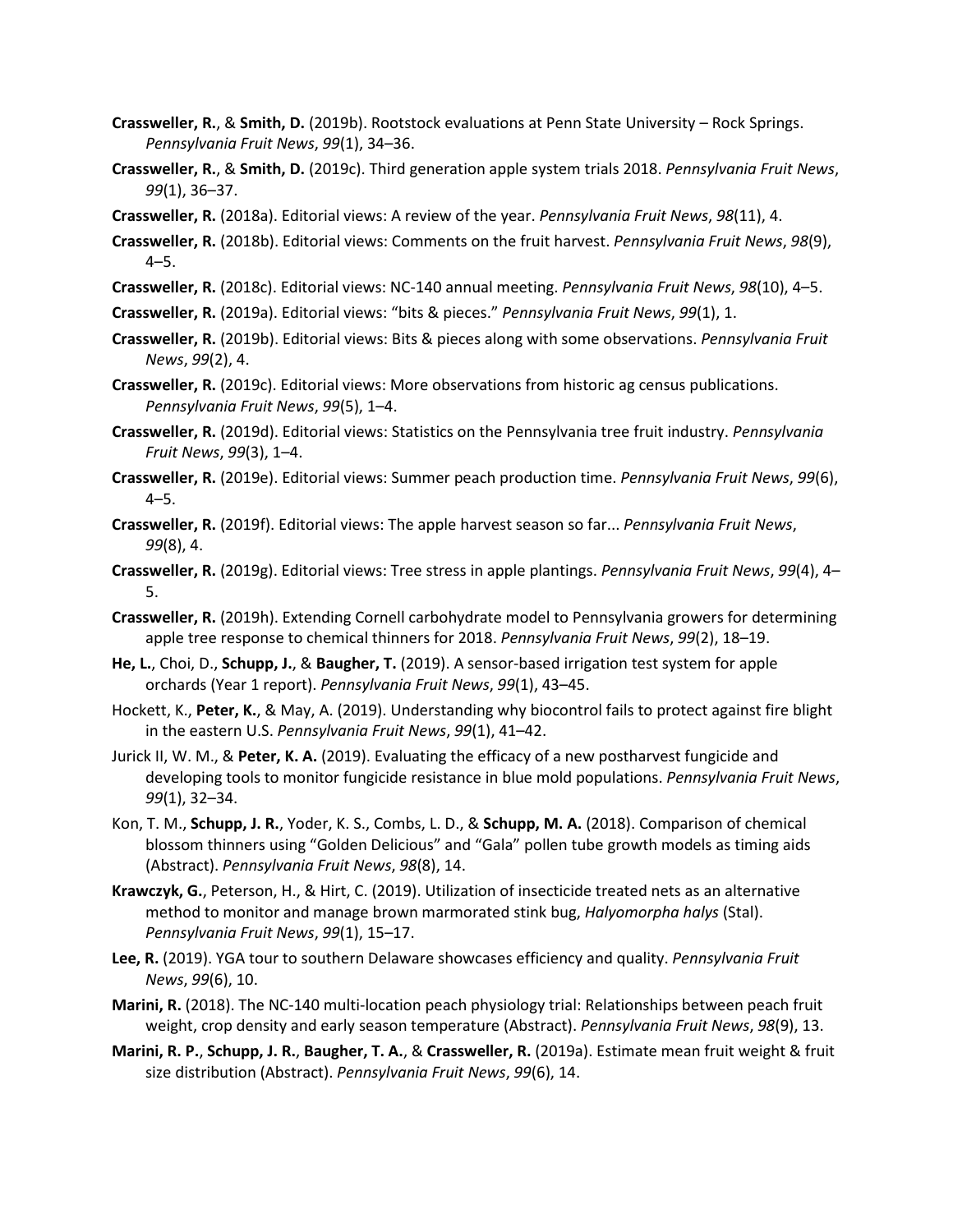- **Marini, R. P.**, **Schupp, J. R.**, **Baugher, T. A.**, & **Crassweller, R.** (2019b). Relationships between fruit weight & diameter at 60 days after bloom & at harvest for 3 apple cultivars (Abstract). *Pennsylvania Fruit News*, *99*(6), 15.
- **Marini, R.**, & **Crassweller, R.** (2019). Validating the "Honeycrisp" bitter pit model in 2018. *Pennsylvania Fruit News*, *99*(2), 21–22.
- Martin, P., **Krawczyk, T.**, Lehman, B., & **Peter, K.** (2019). Assessment of resistance to pre- and postharvest site-specific fungicides in populations of fungi that cause bitter rot in Pennsylvania orchards. *Pennsylvania Fruit News*, *99*(1), 30–31.
- **Peter, K.** (2019). Investigating the role of viruses in rapid apple decline. *Pennsylvania Fruit News*, *99*(1), 25–26.
- **Peter, K.**, McNellis, T., Lehman, B., Sinn, J., & Klee, S. (2019). Exploration and development of novel fire blight management strategies: Bacterial antagonists and plant immune stimulation. *Pennsylvania Fruit News*, *99*(1), 27–29.
- Peterson, H., & **Krawczyk, G.** (2019). Utilizing the samurai wasp as a potential control tool against brown marmorated stink bug. *Pennsylvania Fruit News*, *99*(1), 19–21.
- **Schupp, J.** (2019). Apple plant growth regulators: Promoting return bloom. *Tree Fruit News*, *7*(4), 1–2.
- **Schupp, J.**, **Winzeler, H. E.**, & **Schupp, M.** (2019). Development of a high density, highly mechanized, pedestrian peach system. *Pennsylvania Fruit News*, *99*(1), 24–25.
- **Seifrit, D.**, **Weber, D. E.**, & **Baugher, T.** (2019). The next generation of fruit growers building leadership and coalitions. *Pennsylvania Fruit News*, *99*(2), 24.
- Sommer, H. J., **Crassweller, R.**, & **Smith, D.** (2019). Buy-and-fly orchard management using unmanned aircraft (UA) – Year 2. *Pennsylvania Fruit News*, *99*(1), 39–40.
- Walsh, C. S., Bissett, A. E., Hunt, K. W., **Baugher, T. A.**, & Young, N. J. (2019). Monitoring and utilizing fruit maturity to improve harvest and storage decisions of new apple cultivars and reduce storage disorders of Honeycrisp – 2018 growing season report. *Pennsylvania Fruit News*, *99*(1), 49–52.
- Wiepz, R. J., **Schupp, J. R.**, **Schupp, M. A.**, & **Winzeler, H. E.** (2019). Research and applications of artificial spur extinction in Pennsylvania orchards. *Pennsylvania Fruit News*, *99*(1), 22–23.

# **Invited Talks**

- The following is a list of professional presentations given by members of the tree fruit team. The informational content of these talks, and the effort that goes into preparing them deserve to be noted in an annual program summary. There were 44 invited talks, if discounting the multiple occurrences of the winter fruit schools and spring orchard meetings.
- **Biddinger, D. J.** (2019). Spotted lanternfly & other invasive pests: Controls to minimize effects on IPM & beneficial insects. In *Adams County Winter Commercial Tree Fruit School*. Biglerville, PA: Penn State Extension.
- **Biddinger, D.**, Leach, H., & Urban, J. (2018). Residual control of spotted lanternfly nymphs and adults with various insecticides. *94th\$ Cumberland Shenandoah Fruit Workers Conference*. Presented at the Winchester, VA. Winchester, VA.
- **Biddinger, D.**, Rajotte, E., Joshi, N., & Leach, H. (2019). Challenges of integrated pest management (IPM) in high value commodities. *Eastern Branch Entomological Society of America 90th Annual Meeting*. Presented at the Blacksburg, VA. Blacksburg, VA.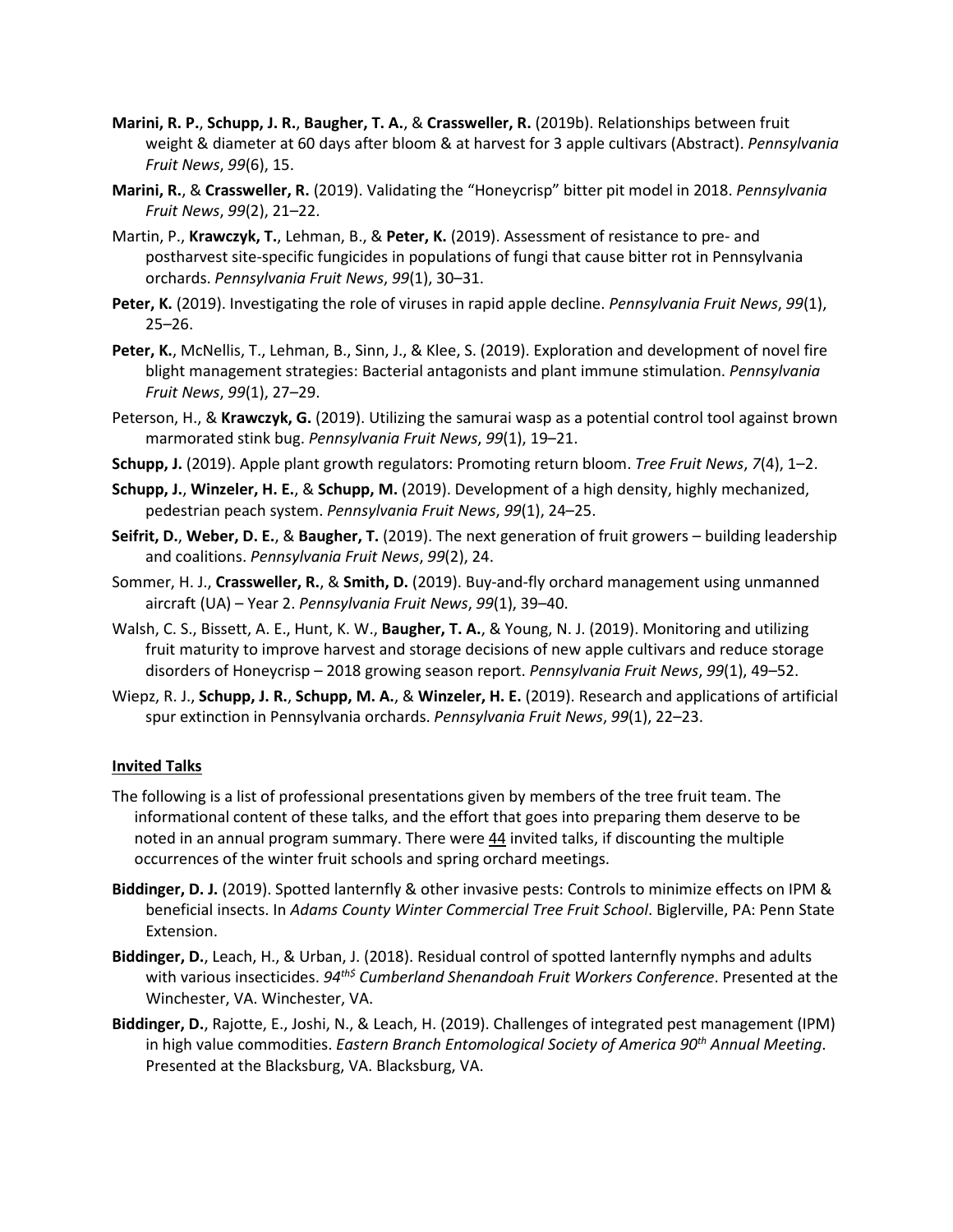- **Biddinger, D.**, Rajotte, E., Phan, N., & Joshi, N. (2018). Understanding and mitigating the risks of pesticide exposure for pollinators and other beneficial insects. *Entomological Society of America Annual Meeting*. Presented at the Vancouver, BC, Canada. Vancouver, BC, Canada.
- **Crassweller, R. M.** (2018). Master Gardener training: Tree fruit production. *Centre County Cooperative Extension*. Presented at the University Park, PA. University Park, PA.
- **Crassweller, R. M.** (2019a). Changes to herbicides, growth regulators, & utilizing the NEWA system. In *Regional Winter Commercial Tree Fruit Schools*. St. Thomas, PA: Penn State Extension.
- **Crassweller, R. M.** (2019b). Grower evaluations of new apple rootstocks. *2019 Mid-Atlantic Fruit and Vegetable Convention*. Presented at the Hershey, PA. Hershey, PA.
- **Crassweller, R. M.** (2019c). Responses to a wet season: Herbicide, nutrient, & tree management strategies. In *Regional Winter Commercial Tree Fruit Schools*. Biglerville, PA: Penn State Extension.
- **Crassweller, R. M.**, & Gorgo, M. (2019). El sistema de poda en huertos de durazno. *2019 Mid-Atlantic Fruit and Vegetable Convention*. Presented at the Hershey, PA. Hershey, PA.
- Crone, M., Phan, N., **Biddinger, D.**, & Grozinger, C. (2018). The effects of diet on honey bee (*Apis mellifera*) pesticide sensitivity. *2018 Entomological Society of America Annual Meeting*. Presented at the Vancouver, BC, Canada. Vancouver, BC, Canada.
- **He, L.** (2019). Precision farming: Progress with vision & irrigation technologies. In *Adams and Franklin Counties Winter Commercial Tree Fruit School*. Biglerville, PA: Penn State Extension.
- Joshi, N., Rajotte, E., Nathani, K., & **Biddinger, D. J.** (2018). Foraging and dispersal behavior of *Osmia cornifrons* in an apple orchard ecosystem. *2018 Entomological Society of America Annual Meeting*. Presented at the Vancouver, BC, Canada. Vancouver, BC, Canada.
- Kilpatrick, S., Gibbs, J., Mikulas, M., Spichiger, S., Ostiguy, N., **Biddinger, D.**, & **López-Uribe, M. M.** (2018). An updated checklist of the bees (Hymenoptera: Apoidea: Anthophila) of Pennsylvania, United States. *2018 Entomological Society of America Annual Meeting*. Presented at the Vancouver, BC, Canada. Vancouver, BC, Canada.
- Kilpatrick, S., Gibbs, J., Mikulas, M., Spichiger, S.-V., Ostiguy, N., **Biddinger, D.**, & **López-Uribe, M. M.** (2019). An updated checklist of the bees (Hymenoptera: Apoideas: Anthophila) of Pennsylvania. *Eastern Branch Entomological Society of America 90th Annual Meeting*. Presented at the Blacksburg, VA. Blacksburg, VA.
- **Krawczyk, G.** (2019a). BMSB in Georgia perspective on challenges and solutions. *International Conference on BMSB (*Halyomorpha Halys*) – Global Challenge, International Experience and Best Solutions*. Presented at the Tbilisi, Georgia. Tbilisi, Georgia.
- **Krawczyk, G.** (2019b). Brown marmorated stink bug, *Halyomorpha halys*—A case of invasive pest and integrated pest management. *International Conference Brown Marmorated Stink Bug (BMSB) – Phytosanitary Regulatory Framework*. Presented at the Tbilisi, Georgia. Tbilisi, Georgia.
- **Krawczyk, G.** (2019c). Brown marmorated stink bug in fruit orchards. *Embrapa Uva e Vinho, Empresa Brasileira de Pesquisa Agropecuária (Embrapa)*. Presented at the Vacaria, Brazil. Vacaria, Brazil.
- **Krawczyk, G.** (2019d). Challenges of managing oriental fruit moth in apple orchards. *IV Orcharding International Conference*. Presented at the Vacaria, Brazil. Vacaria, Brazil.
- **Krawczyk, G.** (2019e). Revisiting monitoring & management options for common fruit pests. In *Regional Winter Commercial Tree Fruit Schools*. Biglerville, PA: Penn State Extension.
- **Krawczyk, G.** (2019f). Spotted lanternfly & other invasive pests: Controls to minimize effects on IPM & beneficial insects. In *Regional Winter Commercial Tree Fruit Schools*. St. Thomas, PA: Penn State Extension.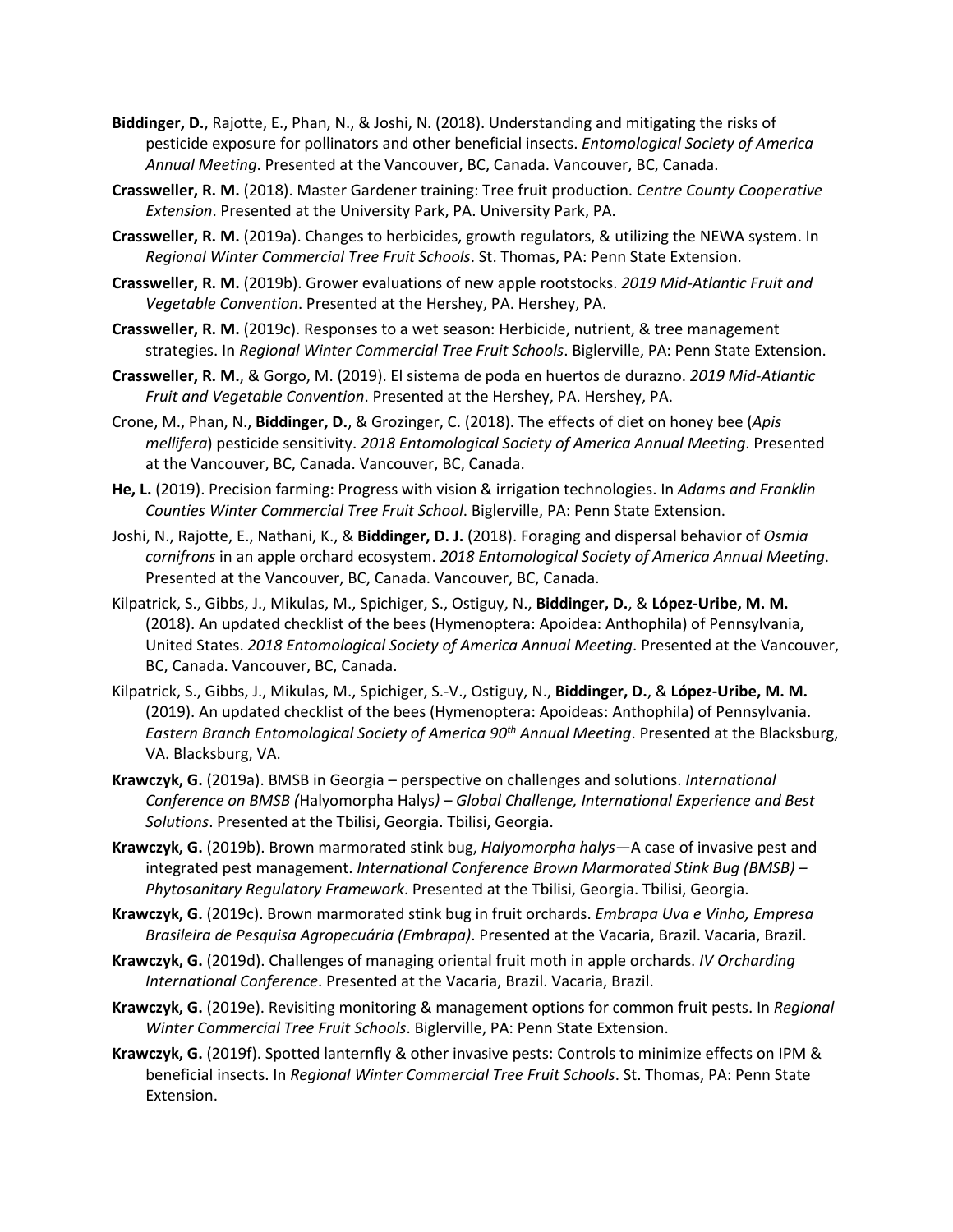- **Krawczyk, G.** (2019g). Update on mating disruption. *2019 Mid-Atlantic Fruit and Vegetable Conference*. Presented at the Hershey, PA. Hershey, PA.
- **Krawczyk, G.**, Leach, H., Hirt, C., Rice, H., & Urban, J. (2019). Potential new invasive pest species in United States – spotted lanternfly, *Lycorma delicatula*. *PheroFip 19*. Presented at the Lisbon, Portugal. Lisbon, Portugal: Joint Meeting of IOBC/WPRS Working Groups.
- **Krawczyk, G.**, Morrin, H., & Hirt, C. (2019). Alternative methods to manage brown marmorated stink bug, *Halyomorpha halys*. *PheroFip 19*, 98. Retrieved from https://www.isa.ulisboa.pt/cong/iobc2019/files/PheroFip%2019\_Book%20of%20abstracts%20\_fina l.pdf
- **Krawczyk, G.** (2019). Integrated pest management for the 2019 season. *Orchard Pest Management and Intelligent Spraying Technologies*. Presented at the Biglerville, PA. Biglerville, PA.
- Leach, H., **Biddinger, D.**, & Urban, J. (2019). Management of spotted lanternfly in fruit crops. *Eastern Branch Entomological Society of America 90th Annual Meeting*. Presented at the Blacksburg, VA. Blacksburg, VA.
- Leach, H., Centinari, M., **Biddinger, D.**, & Urban, J. (2018a). Response and management of the invasive, spotted lanternfly, in grape. *2018 Entomological Society of America Annual Meeting*. Presented at the Vancouver, BC, Canada. Vancouver, BC, Canada.
- Leach, H., Centinari, M., **Biddinger, D.**, & Urban, J. (2018b). Spotted lanternfly damage and phenology in Pennsylvania vineyards. *94th Cumberland Shenandoah Fruit Workers Conference*. Presented at the Winchester, VA. Winchester, VA.
- **Marini, R.**, Cramer, M., Demchak, K., & Lesky, T. (2019). Novel cultural management techniques for Japanese beetles and SWD in high tunnel raspberries. *Mid-Atlantic Fruit & Vegetable Conference*.
- **Marini, R.** (2019a). Continuing evolution of the intensive orchard. *Maine State Pomological Society Preseason Tree Fruit Meeting*.
- **Marini, R.** (2019b). Factors influencing bud hardiness of tree fruit. *New Hampshire Fruit Growers Association Annual Meeting*.
- **Marini, R.** (2019c). Improving Honeycrisp fruit quality with emphasis on bitter pit management. *Maine State Pomological Society Preseason Tree Fruit Meeting*.
- **Marini, R.** (2019d). Managing bitter pit in Honey crisp. *New Hampshire Fruit Growers Association Annual Meeting*.
- **Peter, K. A.** (2019a). 2018 season surprises: Soil-borne diseases for the grower's radar. In *Regional Winter Commercial Tree Fruit Schools*. Biglerville, PA: Penn State Extension.
- **Peter, K. A.** (2019b). Optimizing disease management strategies for a very wet season. In *Regional Winter Commercial Tree Fruit Schools*. Biglerville, PA: Penn State Extension.
- Peterson, H., Ali, J., & **Krawczyk, G.** (2019). Biocontrol of invasive *Halyomorpha halys*. *PheroFip 19*, 103. Retrieved from

https://www.isa.ulisboa.pt/cong/iobc2019/files/PheroFip%2019\_Book%20of%20abstracts%20\_fina l.pdf

- Phan, N., Rajotte, E., & **Biddinger, D.** (2018). Sublethal pesticide exposure increases developmental time and reduces rate of weight gain in *Osmia cornifrons* larvae. *2018 Entomological Society of America Annual Meeting*. Presented at the Vancouver, BC, Canada. Vancouver, BC, Canada.
- **Schupp, J. R.** (2019). Managing scarf skin on red strains of Gala. In *Adams County Winter Commercial Tree Fruit School*. Biglerville, PA: Penn State Extension.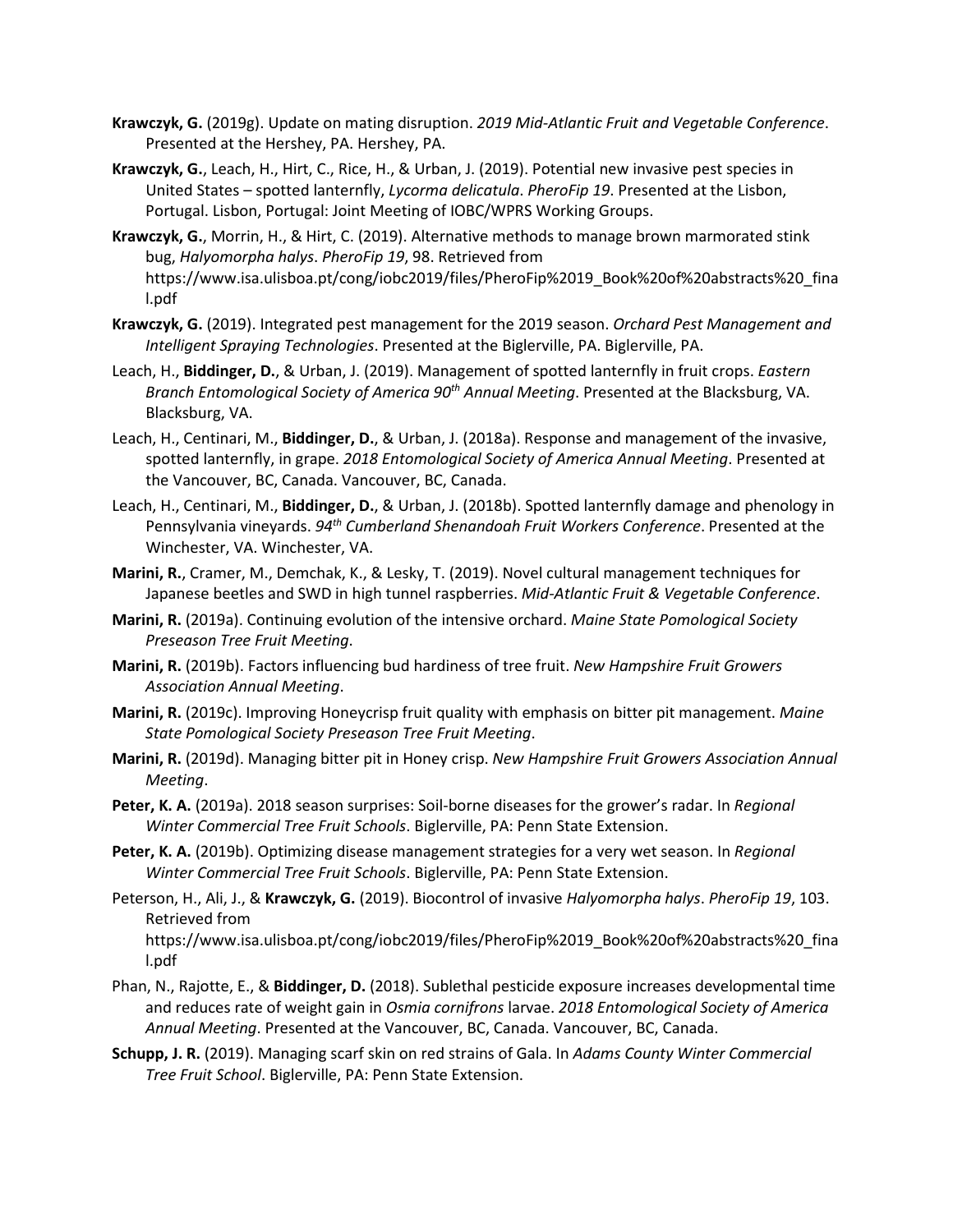- **Schupp, J. R.**, & **Weber, D. E.** (2019). Managing scarf skin on red strains of Gala. In *Franklin County Winter Commercial Tree Fruit School*. St. Thomas, PA: Penn State Extension.
- **Schupp, J.**, **Winzeler, H. E.**, **Schupp, M.**, & Wolf, J. (2019). Effect of single or split applications of prohexadione, with and without gibberellin<sub>4+7</sub> on scarf skin of Buckeye Gala. *Cumberland-Shenandoah Fruit Workers Conference*.
- Sherif, S., **Crassweller, R. M.**, **Baugher, T.**, **Schupp, J.**, Muehlbauer, M. (2019). Development and validation of bitter pit prediction model for "Honeycrisp." *Mid-Atlantic Fruit & Vegetable Conference*.
- **Weber, D. E.** (2019a). How to approach disease diagnosis. *Master Gardener Advanced Diagnostics Workshop on Tree Fruit Pathology*. Presented at the Biglerville, PA. Biglerville, PA.
- **Weber, D. E.** (2019b). Types of (tree) fruit suitable for Pennsylvania gardens. *Summer Garden Experience 2019*. Presented at the Manheim, PA. Manheim, PA.
- **Weber, D. E.** (2019c). Update on new cherry rootstocks. *2019 Mid-Atlantic Fruit and Vegetable Convention*. Presented at the Hershey, PA. Hershey, PA.
- **Winzeler, H. E.** (2019). The new orchard application recordkeeping spreadsheet. In *Adams County Winter Commercial Tree Fruit School*. Biglerville, PA: Penn State Extension.

# **Changes in Programming to better Serve Stakeholder Needs**

- The tree fruit team works very well together with excellent communication flowing from specialists to educators to industry. The team is also making an extra effort to work with plain sect audiences and is holding programs at the community level using plain sect orchards as host sites.
- The tree fruit team received feedback from our clients that crucial information concerning actionable items – such as appropriate responses to extreme weather events such as hailstorms or weather conditions promoting the rapid establishment of disease – were being delayed. These delays rendered the information at best useless or uninformative or at worst, dangerous in that losses would occur if quick action not taken. After working closely with the marketing team this issue has been resolved satisfactorily. Timely alerts written by our staff of experts now reach their target audience's mailbox in 2.5 hours on average, a reduction of over ten times previous delivery measurements.
- Similarly, our commercial producers reported a significant increase in off-target messages from programs dissociated from their primary interests. The concern expressed by stakeholders is that crucial messages – such as the alerts previously discussed – would be lost among "spam". Following cooperation with the marketing team, the number of unwanted messages reported to us has declined for most users significantly. Grower feedback to these changes has been mostly positive.

## **Press Releases, Articles and Webpages that Highlight Significant Activities and Impacts**

## **Popular Media**

- Biertempfel, M. (2019). *Apple trees are dying, and researchers don't know why*. Retrieved from https://radio.wpsu.org/post/apple-trees-are-dying-and-researchers-dont-know-why
- Brown, H. C. (2019). *What's killing America's apple trees?* Retrieved from https://newfoodeconomy.org/whats-killing-americas-apple-trees/
- Childs, J. W. (2019). *Something is killing our apple trees, and no one knows why*. Retrieved from https://weather.com/news/news/2019-03-29-rapid-apple-decline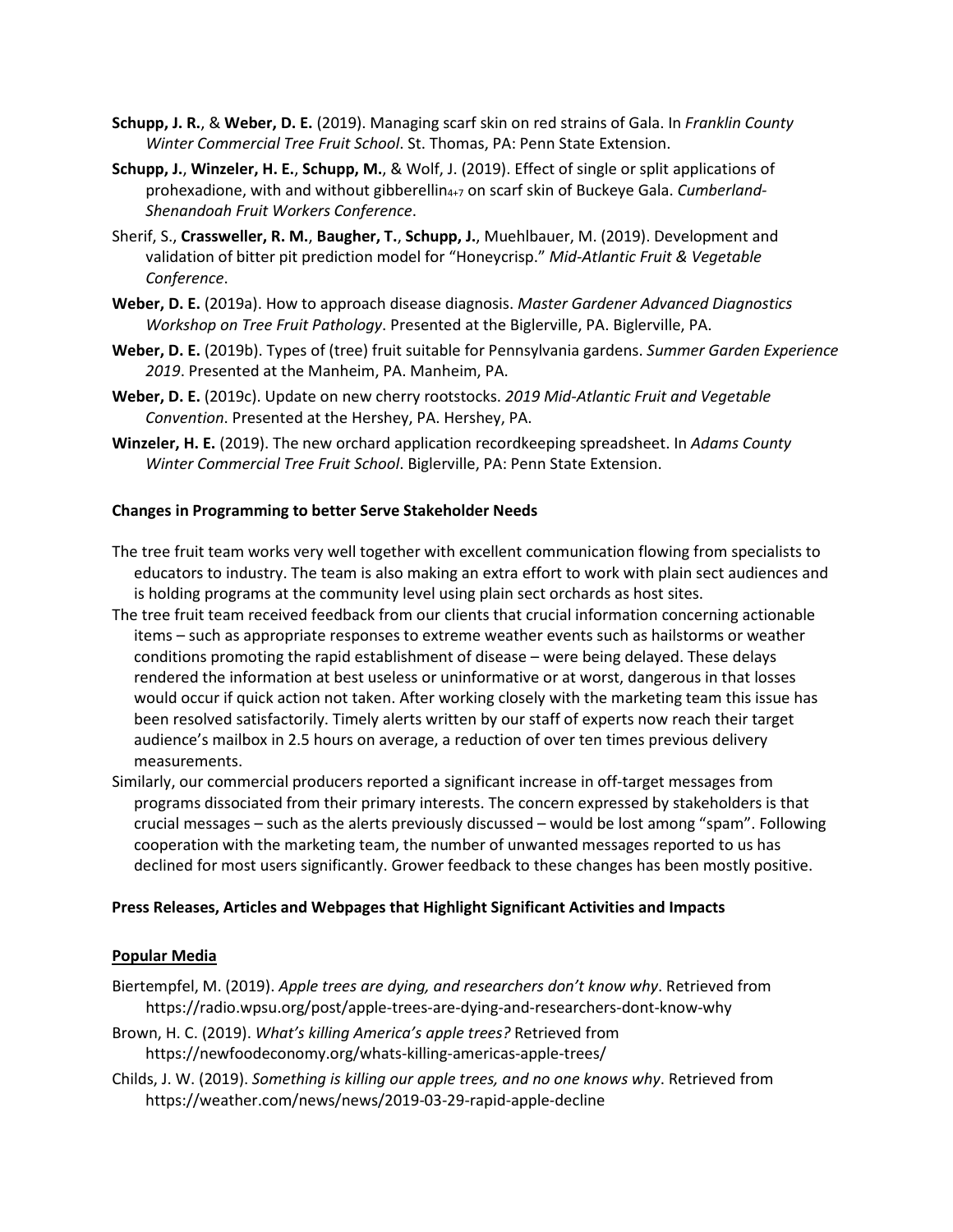- Dockrill, P. (2019). *Across America, apple trees are mysteriously dying, and scientists don't know why*. Retrieved from https://www.sciencealert.com/across-america-apple-trees-are-mysteriously-dyingand-scientists-don-t-know-why
- Duke, A. (2019a). *Latinx agricultural network formed at Penn State to address community's needs*. Retrieved from https://news.psu.edu/story/592288/2019/10/09/academics/latinx-agriculturalnetwork-formed-penn-state-address-communitys
- Duke, A. (2019b). *Penn State Extension marks milestone in outreach to Spanish-speaking growers*. Retrieved from https://news.psu.edu/story/572970/2019/05/06/impact/penn-state-extensionmarks-milestone-outreach-spanish-speaking
- Gajanan, M. (2019). The apple event of the year. *Time*, *194*(13), 62.
- Gruber, P. (2019). *Orchardists face spring spray decisions*. Retrieved from https://www.lancasterfarming.com/farming/produce/orchardists-face-spring-spraydecisions/article\_bb1e38f2-977a-5e4b-8d67-53e97160118d.html
- Herrick, C. (2018). *Young grower tour heads to New Jersey*. Retrieved from https://www.growingproduce.com/farm-management/gennext-growers/young-grower-tourheads-to-new-jersey/
- Kinsley, C. (2019). *Pa. Young Grower Alliance tours So. Delaware*. Retrieved from https://americanfarmpublications.com/pa-young-grower-alliance-tours-so-delaware/
- Penn State Extension. (2019a). *100 Years: Penn State Fruit Research and Extension Center*. Retrieved from https://agsci.psu.edu/research/extension-centers/frec/news/100-years-penn-state-fruitresearch-and-extension-center
- Penn State Extension. (2019b). *Extension outreach for a promising next generation of specialty crop growers*. Retrieved from https://agsci.psu.edu/research/extension-centers/frec/news/extensionoutreach-for-a-promising-next-generation-of-specialty-crop-growers
- Petrovic, K. (2018). *What you need to know about apple decline*. Retrieved from https://www.growingproduce.com/fruits/apples-pears/what-you-need-to-know-about-appledecline/
- **Schupp, J.** (2019). *The handling of frozen apples at harvest*. Retrieved from https://fruitgrowersnews.com/article/the-handling-of-frozen-apples-at-harvest/
- **Seifrit, D.**, **Baugher, T. A.**, & **Weber, D. E.** (2018). *Specialty crop tour for young growers is Dec. 5*. Retrieved from https://www.morningagclips.com/specialty-crop-tour-for-young-growers-is-dec-5/
- Stokstad, E. (2019). Rapid apple decline has researchers stumped. *Science*, *363*(6433), 1259. https://doi.org/10.1126/science.363.6433.1259
- The Economist. (2019). *Young apple trees are dying, and no one understands why*. Retrieved from https://www.economist.com/united-states/2019/04/13/young-apple-trees-are-dying-and-no-oneunderstands-why
- **Weber, D. E.**, & **He, L.** (2019). Introduction to intelligent spraying systems. *Fruit Growers News*. Retrieved from https://fruitgrowersnews.com/news/introduction-to-intelligent-spraying-systems/
- Wegner, N. (2019). *Invasion of the stink bugs: How a tiny insect roils global communities*. Retrieved from https://www.nationalgeographic.com/environment/2019/05/invasion-stink-bugs-roils-globalcommunities-crops/
- Weidner, K. (2019). *The history of FREC: the Fruit Research and Extension Center* (L. Hull, **J. R. Schupp**, & **D. P. Bailey**, Eds.). Retrieved from https://agsci.psu.edu/research/extensioncenters/frec/about/the-history-of-frec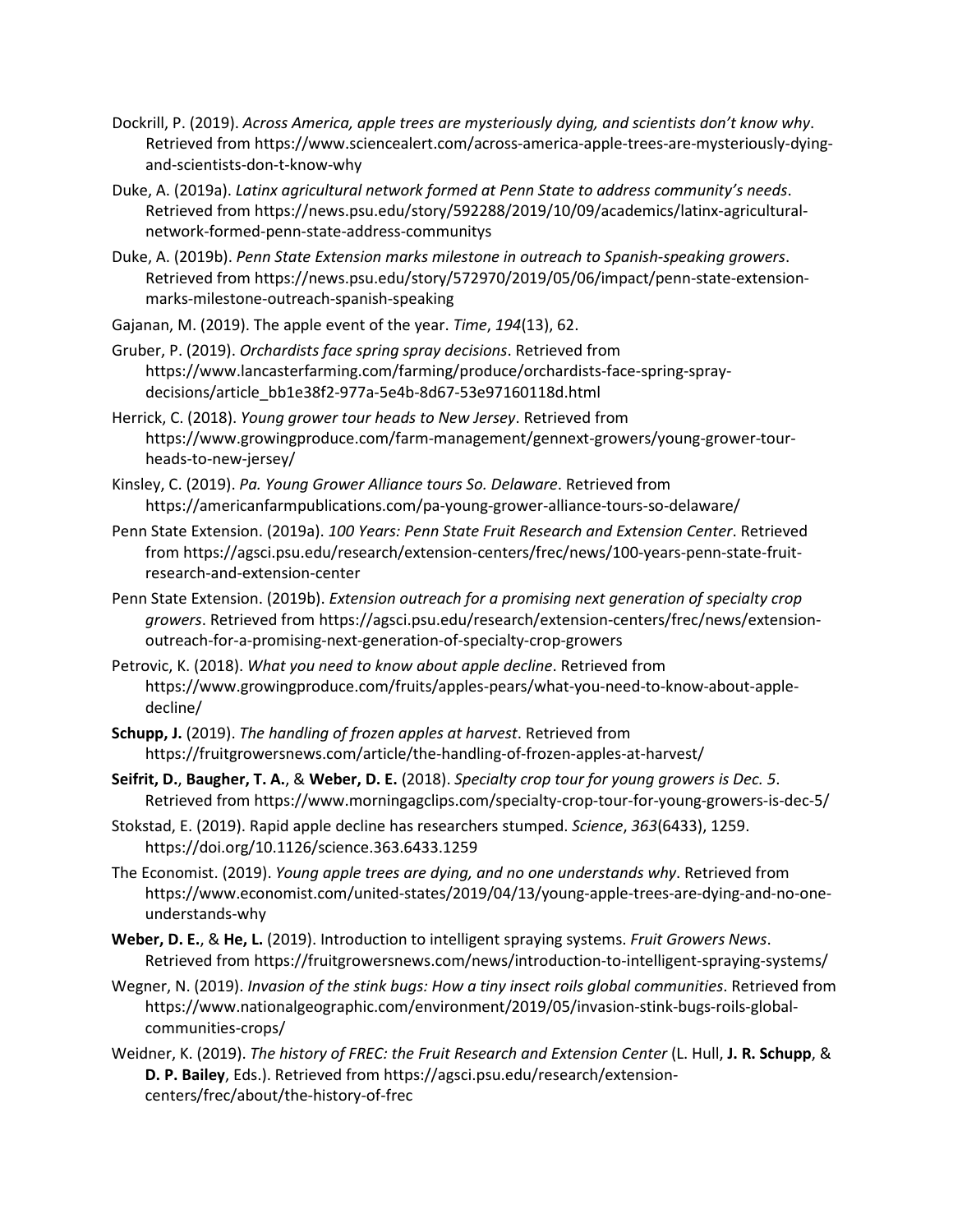#### **Articles Published on extension.psu.edu**

- **Baugher, T. A.** (2019a). *Tree fruit team outreach*. Retrieved from https://extension.psu.edu/tree-fruitteam-outreach
- **Baugher, T. A.** (2019b). *Two-day in-depth school for tree fruit growers*. Retrieved from https://extension.psu.edu/two-day-in-depth-school-for-tree-fruit-growers
- **Baugher, T. A.**, Walsh, C. S., & Hunt, K. W. (2018a). *2018 apple maturity assessment: Final report of the 2018 season*. Retrieved from https://extension.psu.edu/2018-apple-maturity-assessment-finalreport-of-the-2018-season
- **Baugher, T. A.**, Walsh, C. S., & Hunt, K. W. (2018b). *2018 apple maturity assessment: Mid-October report*. Retrieved from https://extension.psu.edu/2018-apple-maturity-assessment-mid-octoberreport
- **Baugher, T. A.**, Walsh, C. S., & Hunt, K. W. (2018c). *Summary of apple fruit maturity during August and September 2018*. Retrieved from https://extension.psu.edu/summary-of-apple-fruit-maturityduring-august-and-september-2018
- **Baugher, T. A.**, **Weber, D. E.**, & **Seifrit, D.** (2018). *Get ready for the 2019 Mid-Atlantic Fruit and Vegetable Convention*. Retrieved from https://extension.psu.edu/get-ready-for-the-2019-midatlantic-fruit-and-vegetable-convention
- **Biddinger, D. J.**, **Krawczyk, G.**, Leach, H., & Centinari, M. (2019). *Spotted lanternfly management in vineyards*. Retrieved from https://extension.psu.edu/spotted-lanternfly-management-in-vineyards
- **Biddinger, D. J.**, & Leach, H. (2019). *Updated insecticide recommendations for spotted lanternfly on tree fruit*. Retrieved from https://extension.psu.edu/updated-insecticide-recommendations-for-spottedlanternfly-on-tree-fruit
- **Crassweller, R. M.** (2019a). *Apple crop load management: Ensuring the next year's apple crop*. Retrieved from https://extension.psu.edu/apple-crop-load-management-ensuring-the-next-years-apple-crop
- **Crassweller, R. M.** (2019b). *Carbohydrate model run for May 13 2019*. Retrieved from https://extension.psu.edu/carbohydrate-model-run-for-may-13-2019
- **Crassweller, R. M.** (2019c). *Carbohydrate model run for May 17, 2019*. Retrieved from https://extension.psu.edu/carbohydrate-model-run-for-may-17-2019
- **Crassweller, R. M.** (2019d). *Carbohydrate model run for May 21, 2019*. Retrieved from https://extension.psu.edu/carbohydrate-model-run-for-may-21-2019
- **Crassweller, R. M.** (2019e). *Carbohydrate model run for May 24, 2019*. Retrieved from https://extension.psu.edu/carbohydrate-model-run-for-may-24-2019
- **Crassweller, R. M.** (2019f). *Carbohydrate model run for May 28, 2019*. Retrieved from https://extension.psu.edu/carbohydrate-model-run-for-may-28-2019
- **Crassweller, R. M.** (2019g). *Factors affecting chemical thinning response*. Retrieved from https://extension.psu.edu/factors-affecting-chemical-thinning-response
- **Crassweller, R. M.** (2019h). *Spring planting of fruit trees*. Retrieved from https://extension.psu.edu/spring-planting-of-fruit-trees
- **Crassweller, R. M.** (2019i). *You are not too late for foliar analysis samples!* Retrieved from https://extension.psu.edu/you-are-not-too-late-for-foliar-analysis-samples
- **Crassweller, R. M.**, **Marini, R. P.**, & **Baugher, T. A.** (2019). *Predicting potential for bitter pit incidence in Honeycrisp apples*. Retrieved from https://extension.psu.edu/predicting-potential-for-bitter-pitincidence-in-honeycrisp-apples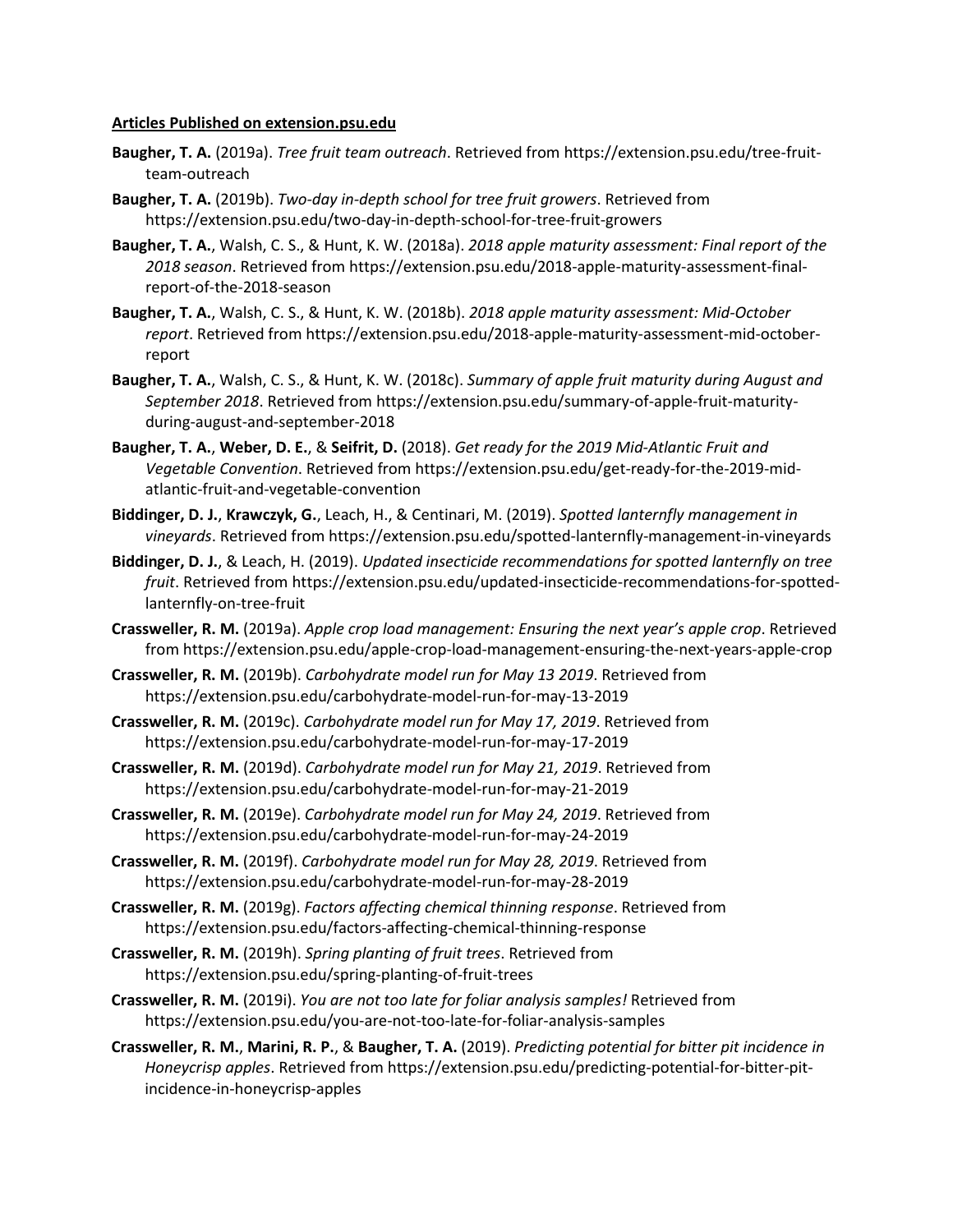- Fetzer, L. M. (2019a). *Orchard safety: Questions about personal protective equipment?* Retrieved from https://extension.psu.edu/orchard-safety-questions-about-personal-protective-equipment
- Fetzer, L. M. (2019b). *Seguridad en el rancho: Equipo de protección personal*. Retrieved from https://extension.psu.edu/seguridad-en-el-rancho-equipo-de-proteccion-personal
- **Gorgo, M.**, **Estrada, M. F.**, & **Baugher, T. A.** (2019). *Preparación del sitio del huerto: Bio-renovación*. Retrieved from https://extension.psu.edu/preparacion-del-sitio-del-huerto-bio-renovacion
- **Harper, J. K.** (2019a). *Brown marmorated stink bug management survey for commercial producers*. Retrieved from https://extension.psu.edu/brown-marmorated-stink-bug-management-survey-forcommercial-producers
- **Harper, J. K.** (2019b). *Reminder about the tree assistance program*. Retrieved from https://extension.psu.edu/reminder-about-the-tree-assistance-program
- Harvey, J. D., & Fetzer, L. M. (2019). *New worker protection standard training materials*. Retrieved from https://extension.psu.edu/new-worker-protection-standard-training-materials
- **He, L.**, & **Baugher, T. A.** (2019). *Drip irrigation for tree fruit orchards in Pennsylvania*. Retrieved from https://extension.psu.edu/drip-irrigation-for-tree-fruit-orchards-in-pennsylvania
- **He, L.**, & **Weber, D. E.** (2019a). *Intelligent spraying workshop*. Retrieved from https://extension.psu.edu/intelligent-spraying-workshop
- **He, L.**, & **Weber, D. E.** (2019b). *Monitoring soil moisture level for precision irrigation in apple orchards*. Retrieved from https://extension.psu.edu/monitoring-soil-moisture-level-for-precision-irrigationin-apple-orchards
- Herrick, C. (2019). *Choosing agriculture and farming as a career: Young Growers Alliance*. Retrieved from https://extension.psu.edu/choosing-agriculture-and-farming-as-a-career-young-growers-alliance
- **Krawczyk, G.** (2019a). *Control of fruit insect pests during the early summer season*. Retrieved from https://extension.psu.edu/control-of-fruit-insect-pests-during-the-early-summer-season
- **Krawczyk, G.** (2019b). *Entomology update: First generation codling moth*. Retrieved from https://extension.psu.edu/entomology-update-first-generation-codling-moth
- **Krawczyk, G.** (2019c). *Entomology update for August, 2019: Internal feeders and leafrollers*. Retrieved from https://extension.psu.edu/entomology-update-for-august-2019-internal-feeders-andleafrollers
- **Krawczyk, G.** (2019d). *Entomology update for July 2019: Insect pests in orchards*. Retrieved from https://extension.psu.edu/entomology-update-for-july-2019-insect-pests-in-orchards
- **Krawczyk, G.** (2019e). *Entomology update: Insect pests in orchards*. Retrieved from https://extension.psu.edu/entomology-update-insect-pests-in-orchards
- Leach, H., **Biddinger, D. J.**, & **Krawczyk, G.** (2019). *Spotted lanternfly management for homeowners*. Retrieved from https://extension.psu.edu/spotted-lanternfly-management-for-homeowners
- **López-Uribe, M. M.**, & Underwood, R. M. (2019). *Honey bee diseases: American foulbrood*. Retrieved from https://extension.psu.edu/honey-bee-diseases-american-foulbrood
- **Marini, R. P.** (2019a). *Advances in rootstock genetics and breeding*. Retrieved from https://extension.psu.edu/advances-in-rootstock-genetics-and-breeding
- **Marini, R. P.** (2019b). *Orchard management: Summer pruning peach trees*. Retrieved from https://extension.psu.edu/orchard-management-summer-pruning-peach-trees
- **Marini, R. P.** (2019c). *Peach breeding to improve fruit quality*. Retrieved from https://extension.psu.edu/peach-breeding-to-improve-fruit-quality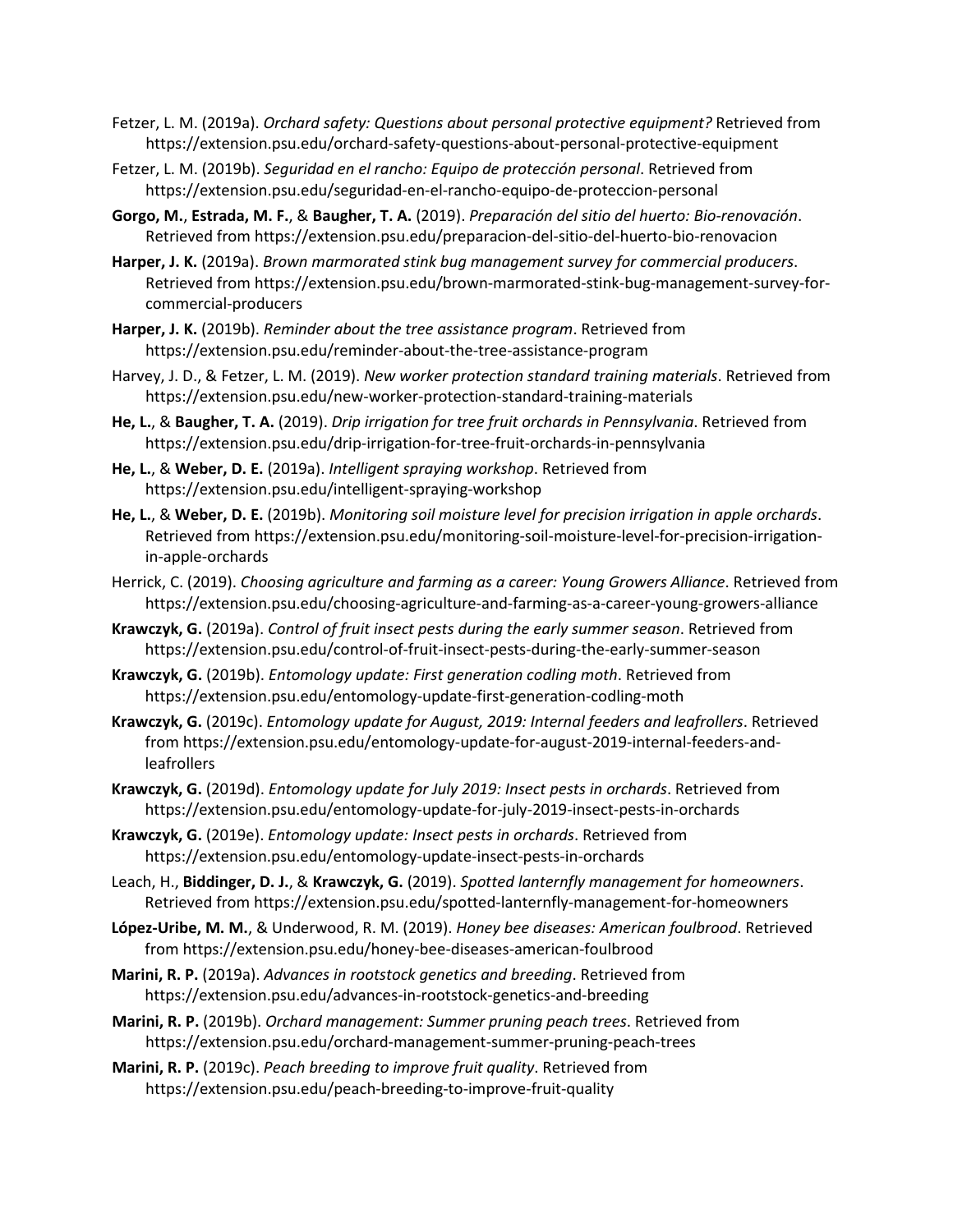- **Marini, R. P.** (2019d). *Peach marketing: Can peach consumption be increased?* Retrieved from https://extension.psu.edu/peach-marketing-can-peach-consumption-be-increased
- **Muza, A. J.**, **Esslinger, C. J.**, **Weber, D. E.**, **Seifrit, D.**, **Pollock, R. C.**, **Elkner, T. E.**, … **Baugher, T. A.** (2019a). *Growing innovations in the fruit industry*. Retrieved from https://extension.psu.edu/growing-innovations-in-the-fruit-industry
- **Muza, A. J.**, **Esslinger, C. J.**, **Weber, D. E.**, **Seifrit, D.**, **Pollock, R. C.**, **Elkner, T. E.**, … **Baugher, T. A.**  (2019b). *Registration is open for the 2019 commercial tree fruit meetings*. Retrieved from https://extension.psu.edu/registration-is-open-for-the-2019-commercial-tree-fruit-meetings
- News, P. S. (2019). *Interim director of the fruit research and extension center*. Retrieved from https://extension.psu.edu/interim-director-of-the-fruit-research-and-extension-center
- **Peter, K. A.** (2018a). *Apple disease—Marssonina blotch*. Retrieved from https://extension.psu.edu/apple-disease-marssonina-blotch
- **Peter, K. A.** (2018b). *Disease update: Cleaning up the messy 2018 season*. Retrieved from https://extension.psu.edu/disease-update-cleaning-up-the-messy-2018-season
- **Peter, K. A.** (2019a). *Apple scab infection forecasted*. Retrieved from https://extension.psu.edu/applescab-infection-forecasted
- **Peter, K. A.** (2019b). *Captan under review by EPA: submit grower comments by March 15*. Retrieved from https://extension.psu.edu/captan-under-review-by-epa-submit-grower-comments-by-march-15
- **Peter, K. A.** (2019c). *Disease conditions favorable for fruit trees: April 12—14, 2019*. Retrieved from https://extension.psu.edu/disease-conditions-favorable-for-fruit-trees-april-12-14-2019
- **Peter, K. A.** (2019d). *Disease update: Apple scab issues and tree decline*. Retrieved from https://extension.psu.edu/disease-update-apple-scab-issues-and-tree-decline
- **Peter, K. A.** (2019e). *Disease update: Fire blight, apple scab, and bitter rot management are necessary*. Retrieved from https://extension.psu.edu/disease-update-fire-blight-apple-scab-and-bitter-rotmanagement-are-necessary
- **Peter, K. A.** (2019f). *Disease update: Managing tree fruit rots in the 2019 season*. Retrieved from https://extension.psu.edu/disease-update-managing-tree-fruit-rots-in-the-2019-season
- **Peter, K. A.** (2019g). *Disease update: Nectria twig blight or fire blight?* Retrieved from https://extension.psu.edu/disease-update-nectria-twig-blight-or-fire-blight
- **Peter, K. A.** (2019h). *Spraying by the numbers: Fungicide resistance management*. Retrieved from https://extension.psu.edu/spraying-by-the-numbers-fungicide-resistance-management
- **Peter, K. A.** (2019i). *The 2019 season: Dormant copper sprays and sanitation for disease management*. Retrieved from https://extension.psu.edu/the-2019-season-dormant-copper-sprays-and-sanitationfor-disease-management
- **Peter, K. A.** (2019j). *Tree fruit disease update: Preventing late season disease issues*. Retrieved from https://extension.psu.edu/tree-fruit-disease-update-preventing-late-season-disease-issues
- **Schupp, J. R.** (2019a). *Apple crop load management: Blossom thinning apples with lime sulfur*. Retrieved from https://extension.psu.edu/apple-crop-load-management-blossom-thinning-apples-with-limesulfur
- **Schupp, J. R.** (2019b). *Orchard establishment: Runting out of apple orchards*. Retrieved from https://extension.psu.edu/orchard-establishment-runting-out-of-apple-orchards
- **Schupp, J. R.** (2019c). *Post-bloom apple thinning advisory: May 2019*. Retrieved from https://extension.psu.edu/post-bloom-apple-thinning-advisory-may-2019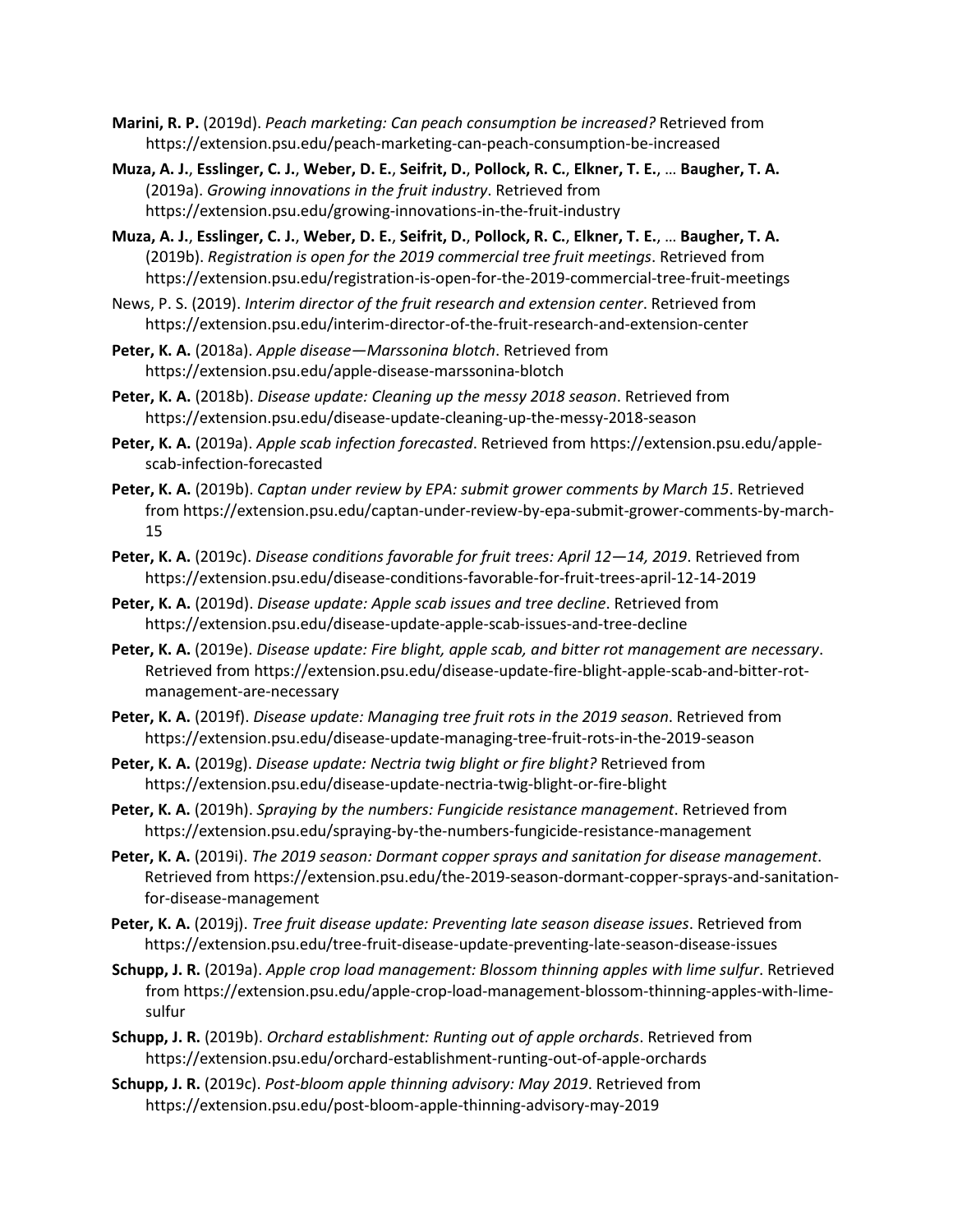- **Schupp, J. R.**, **Baugher, T. A.**, **Winzeler, H. E.**, **Schupp, M. A.**, **Seifrit, D.**, & **Weber, D. E.** (2018). *Fruit disorders: Prevention of scarf skin on apple fruit*. Retrieved from https://extension.psu.edu/fruitdisorders-prevention-of-scarf-skin-on-apple-fruit-news
- **Seifrit, D.** (2019). *How to remove spotted lanternfly eggs*. Retrieved from https://extension.psu.edu/how-to-remove-spotted-lanternfly-eggs
- **Seifrit, D.** (2019). *Exploring high density pear systems*. Retrieved from https://extension.psu.edu/exploring-high-density-pear-systems
- **Snyder, C. J.** (2019a). *Introduction to cider styles*. Retrieved from https://extension.psu.edu/introduction-to-cider-styles
- **Snyder, C. J.** (2019b). *Introduction to cider styles: Part 1*. Retrieved from https://extension.psu.edu/introduction-to-cider-styles-part-1
- **Snyder, C. J.** (2019c). *Introduction to cider styles: Part 2*. Retrieved from https://extension.psu.edu/introduction-to-cider-styles-part-2
- **Snyder, C. J.** (2019d). *Introduction to cider styles: Part 3*. Retrieved from https://extension.psu.edu/introduction-to-cider-styles-part-3
- Underwood, R. M., & **López-Uribe, M. M.** (2019). *Methods to control varroa mites: An integrated pest management approach*. Retrieved from https://extension.psu.edu/methods-to-control-varroamites-an-integrated-pest-management-approach
- **Weber, D. E.** (2018). *Welcoming Dr. Daniel Weber as Penn State Extension tree fruit educator*. Retrieved from https://extension.psu.edu/welcoming-dr-daniel-weber-as-penn-state-extension-tree-fruiteducator
- **Weber, D. E.** (2019). *The revised Penn State spray record-keeping workbook*. Retrieved from https://extension.psu.edu/the-revised-penn-state-spray-record-keeping-workbook
- **Weber, D. E.**, & **Baugher, T. A.** (2018). *Ag Issues: Helping fruit & vegetable producers understand labor laws*. Retrieved from https://extension.psu.edu/ag-issues-helping-fruit-vegetable-producersunderstand-labor-laws
- **Weber, D. E.**, **Baugher, T. A.**, Walsh, C. S., & Hunt, K. W. (2019a). *2019 apple maturity assessment: Week two*. Retrieved from https://extension.psu.edu/2019-apple-maturity-assessment-week-two
- **Weber, D. E.**, **Baugher, T. A.**, Walsh, C. S., & Hunt, K. W. (2019b). *2019 apple maturity assessments: Week five*. Retrieved from https://extension.psu.edu/2019-apple-maturity-assessments-week-five
- **Weber, D. E.**, **Baugher, T. A.**, Walsh, C. S., & Hunt, K. W. (2019c). *2019 apple maturity assessments: Week four*. Retrieved from https://extension.psu.edu/2019-apple-maturity-assessments-week-four
- **Weber, D. E.**, **Baugher, T. A.**, Walsh, C. S., & Hunt, K. W. (2019d). *2019 apple maturity assessments: Week nine*. Retrieved from https://extension.psu.edu/2019-apple-maturity-assessments-week-nine
- **Weber, D. E.**, **Baugher, T. A.**, Walsh, C. S., & Hunt, K. W. (2019e). *2019 apple maturity assessments: Week one*. Retrieved from https://extension.psu.edu/2019-apple-maturity-assessments-week-one
- **Weber, D. E.**, **Baugher, T. A.**, Walsh, C. S., & Hunt, K. W. (2019f). *2019 apple maturity assessments: Week six*. Retrieved from https://extension.psu.edu/2019-apple-maturity-assessments-week-six
- **Weber, D. E.**, **Baugher, T. A.**, Walsh, C. S., & Hunt, K. W. (2019g). *2019 apple maturity assessments: Week three*. Retrieved from https://extension.psu.edu/2019-apple-maturity-assessments-weekthree
- **Weber, D. E.**, **Baugher, T. A.**, Walsh, C. S., & Hunt, K. W. (2019h). *2019 apple maturity assessments: Weeks seven and eight*. Retrieved from https://extension.psu.edu/2019-apple-maturityassessments-weeks-seven-and-eight